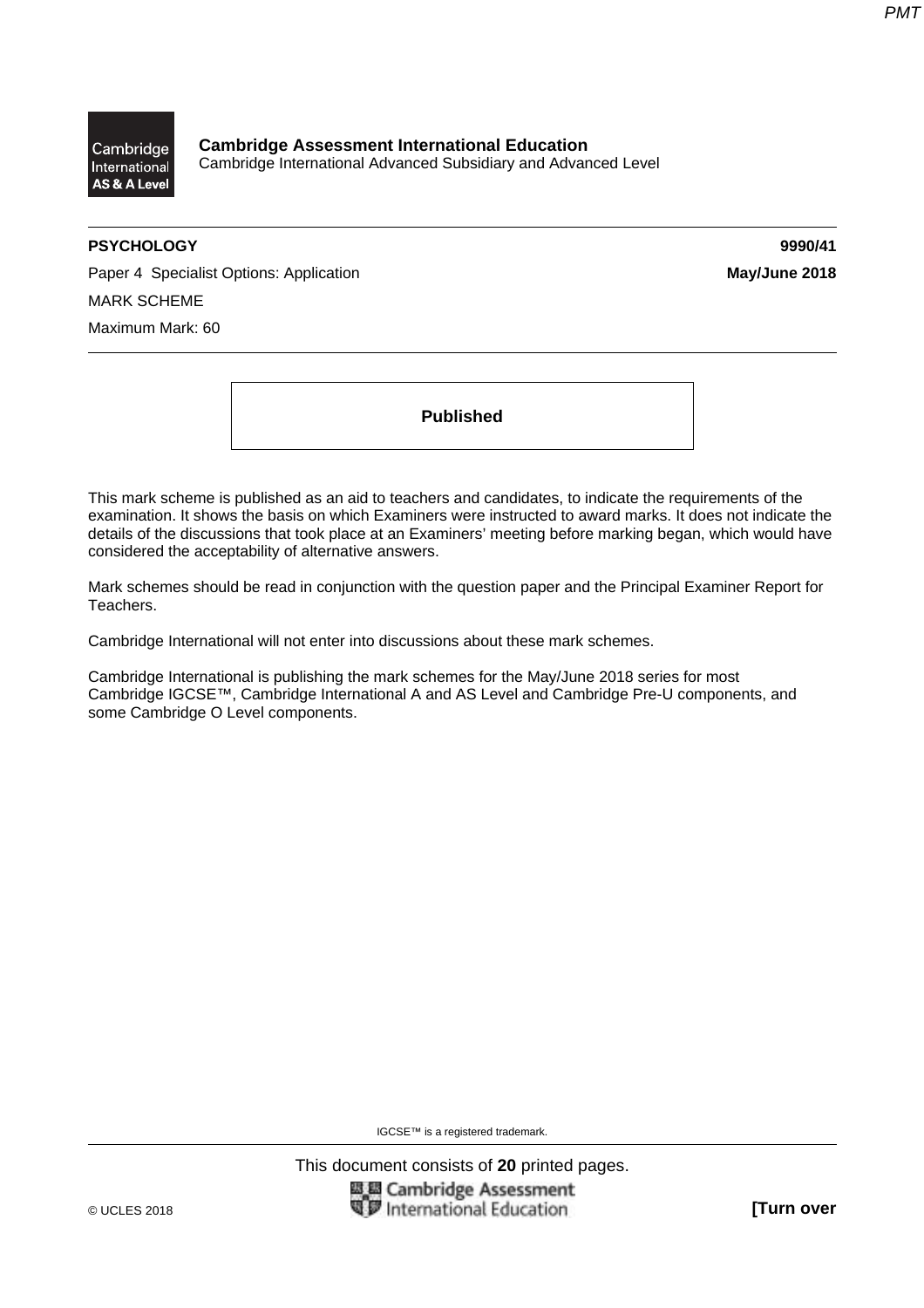# **Generic Marking Principles**

These general marking principles must be applied by all examiners when marking candidate answers. They should be applied alongside the specific content of the mark scheme or generic level descriptors for a question. Each question paper and mark scheme will also comply with these marking principles.

GENERIC MARKING PRINCIPLE 1:

Marks must be awarded in line with:

- the specific content of the mark scheme or the generic level descriptors for the question
- the specific skills defined in the mark scheme or in the generic level descriptors for the question
- the standard of response required by a candidate as exemplified by the standardisation scripts.

GENERIC MARKING PRINCIPLE 2:

Marks awarded are always **whole marks** (not half marks, or other fractions).

GENERIC MARKING PRINCIPLE 3:

Marks must be awarded **positively**:

- marks are awarded for correct/valid answers, as defined in the mark scheme. However, credit is given for valid answers which go beyond the scope of the syllabus and mark scheme, referring to your Team Leader as appropriate
- marks are awarded when candidates clearly demonstrate what they know and can do
- marks are not deducted for errors
- marks are not deducted for omissions
- answers should only be judged on the quality of spelling, punctuation and grammar when these features are specifically assessed by the question as indicated by the mark scheme. The meaning, however, should be unambiguous.

GENERIC MARKING PRINCIPLE 4:

Rules must be applied consistently e.g. in situations where candidates have not followed instructions or in the application of generic level descriptors.

GENERIC MARKING PRINCIPLE 5:

Marks should be awarded using the full range of marks defined in the mark scheme for the question (however; the use of the full mark range may be limited according to the quality of the candidate responses seen).

GENERIC MARKING PRINCIPLE 6:

Marks awarded are based solely on the requirements as defined in the mark scheme. Marks should not be awarded with grade thresholds or grade descriptors in mind.

*PMT*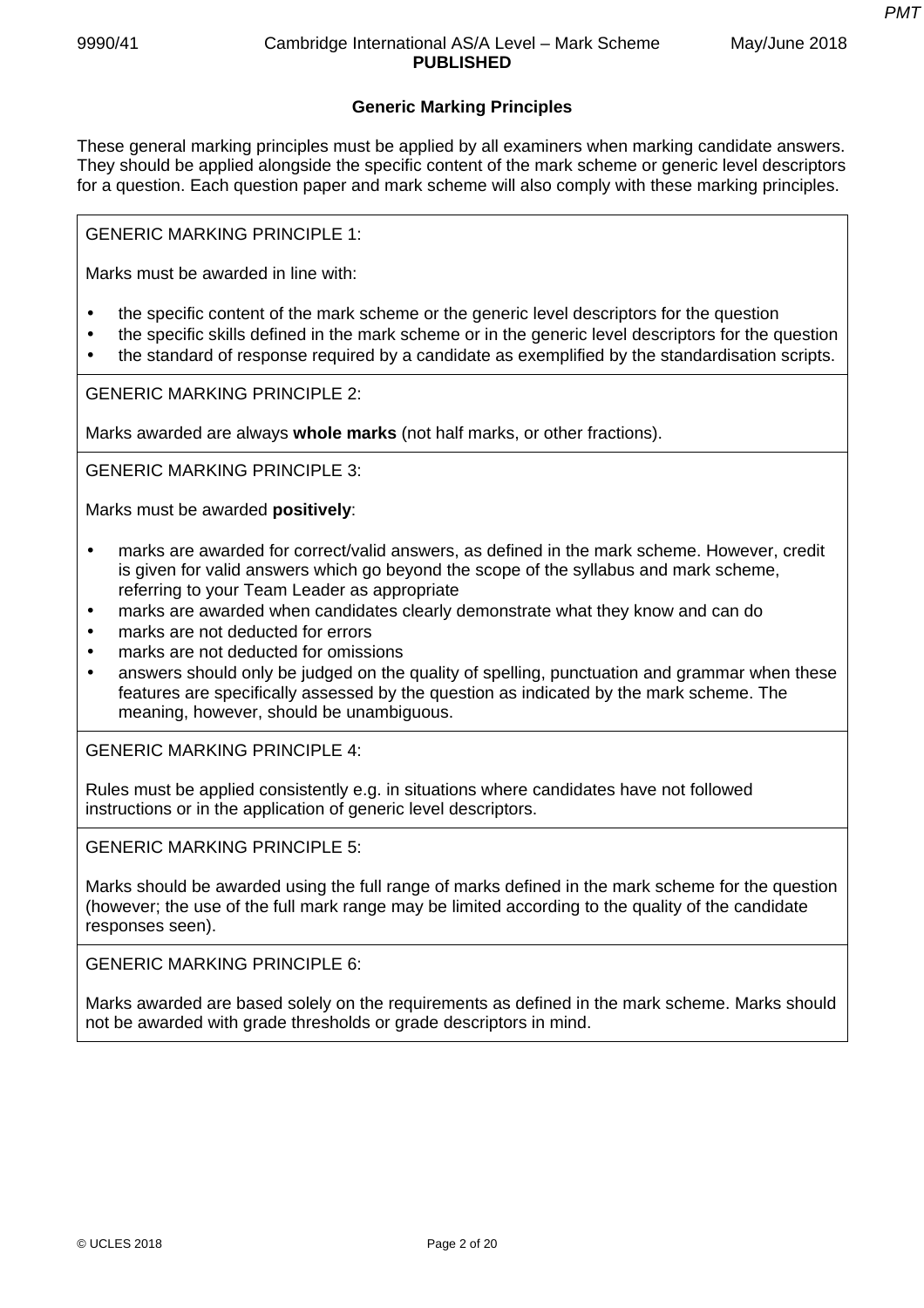| Section B: Design a study question part (a) (Generic response descriptor) |              |                                                                                                                                                                                                                                                                                                                                                                                                                                                                                                                                                                                                                                                                          |  |  |
|---------------------------------------------------------------------------|--------------|--------------------------------------------------------------------------------------------------------------------------------------------------------------------------------------------------------------------------------------------------------------------------------------------------------------------------------------------------------------------------------------------------------------------------------------------------------------------------------------------------------------------------------------------------------------------------------------------------------------------------------------------------------------------------|--|--|
| Level                                                                     | <b>Marks</b> | Level Descriptor                                                                                                                                                                                                                                                                                                                                                                                                                                                                                                                                                                                                                                                         |  |  |
| $\overline{4}$                                                            | $9 - 10$     | The design is appropriate to the named investigation and is based on<br>$\bullet$<br>thorough psychological knowledge.<br>The design is accurate, coherent and detailed, and it tests the proposed<br>$\bullet$<br>investigation competently.<br>Four or five design features are included. The features are clearly applied to<br>$\bullet$<br>the design throughout the answer and the candidate clearly understands the<br>main features involved in designing an investigation.<br>The response has proposed an appropriate design, has applied a range of<br>$\bullet$<br>relevant methodological design features with competence and shown clear<br>understanding. |  |  |
| 3                                                                         | $7 - 8$      | The design is appropriate to the named investigation and is based on good<br>$\bullet$<br>psychological knowledge.<br>The design is accurate, coherent and detailed, and it tests the propose<br>$\bullet$<br>investigation competently.<br>Two or three design features are included. The features are often applied to<br>$\bullet$<br>the design and the candidate shows good understanding in places.<br>The response has proposed an appropriate design, has applied some<br>$\bullet$<br>relevant methodological design features and has shown good understanding.                                                                                                 |  |  |
| $\overline{2}$                                                            | $4 - 6$      | The design is mostly appropriate to the named investigation and is based on<br>$\bullet$<br>psychological knowledge.<br>The design is mostly accurate, coherent and detailed in places and it tests the<br>$\bullet$<br>proposed investigation.<br>Design features are limited in their understanding.<br>$\bullet$                                                                                                                                                                                                                                                                                                                                                      |  |  |
| 1                                                                         | $1 - 3$      | The design may not be appropriate to the named investigation and use of<br>$\bullet$<br>terminology is sparse or absent. Basic psychological understanding is shown.<br>The design lacks coherence and is limited in understanding.<br>$\bullet$<br>One or two appropriate design features are identified but incorrectly applied.<br>$\bullet$<br>The response lacks detail.                                                                                                                                                                                                                                                                                            |  |  |
| $\overline{0}$                                                            | $\mathbf 0$  | No response worthy of credit.<br>$\bullet$                                                                                                                                                                                                                                                                                                                                                                                                                                                                                                                                                                                                                               |  |  |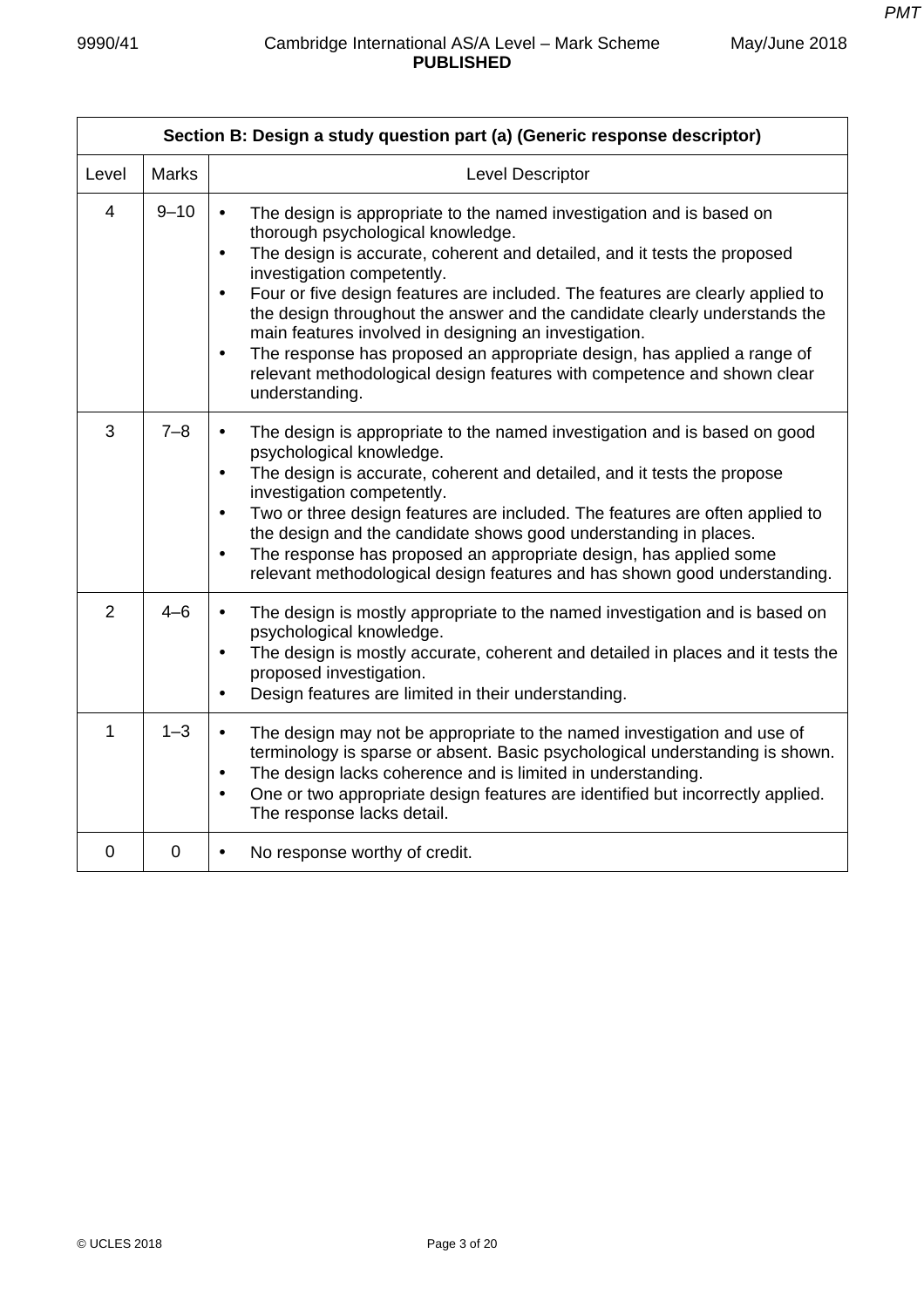| Section B: Explain a study question part (b) (Generic response descriptor) |              |                                                                                                                                                                                                                                                                                                                                                                                                                                                                                                                                                                                              |  |  |
|----------------------------------------------------------------------------|--------------|----------------------------------------------------------------------------------------------------------------------------------------------------------------------------------------------------------------------------------------------------------------------------------------------------------------------------------------------------------------------------------------------------------------------------------------------------------------------------------------------------------------------------------------------------------------------------------------------|--|--|
| Level                                                                      | <b>Marks</b> | Level Descriptor                                                                                                                                                                                                                                                                                                                                                                                                                                                                                                                                                                             |  |  |
| 3                                                                          | $6 - 8$      | Quality and depth of explanation is thorough.<br>$\bullet$<br>Description of knowledge is accurate, coherent and detailed.<br>$\bullet$<br>Use of terms is accurate and use of psychological terminology is<br>$\bullet$<br>comprehensive.<br>Understanding of methodology (such as elaboration, use of example, quality<br>$\bullet$<br>of description) is very good.<br>The design is effectively explained in relation to the topic area.<br>$\bullet$<br>There is a balance of methodology and topic area/relevant study knowledge.<br>$\bullet$                                         |  |  |
| $\overline{2}$                                                             | $4 - 5$      | Quality of explanation and depth of explanation is competent.<br>$\bullet$<br>Description of knowledge is mainly accurate, coherent and reasonably<br>$\bullet$<br>detailed.<br>Use of terms is mainly accurate and use of psychological terminology is<br>$\bullet$<br>competent.<br>Understanding of methodology (such as elaboration, use of example, quality<br>$\bullet$<br>of description) is good.<br>The design is adequately explained in relation to the topic area.<br>$\bullet$<br>There is an imbalance of methodology and topic area/relevant study<br>$\bullet$<br>knowledge. |  |  |
| 1                                                                          | $1 - 3$      | Quality of explanation and depth of explanation is basic.<br>$\bullet$<br>Description of knowledge is often accurate, generally coherent, but lacks<br>$\bullet$<br>detail.<br>Use of terms is basic and use of psychological terminology is adequate.<br>$\bullet$<br>Understanding of methodology (such as elaboration, use of example, quality<br>$\bullet$<br>of description) is limited.<br>The design is poorly explained in relation to the topic area.<br>$\bullet$<br>There is an imbalance of methodology and topic area/relevant study<br>$\bullet$<br>knowledge.                 |  |  |
| $\overline{0}$                                                             | $\mathbf 0$  | No response worthy of credit<br>$\bullet$                                                                                                                                                                                                                                                                                                                                                                                                                                                                                                                                                    |  |  |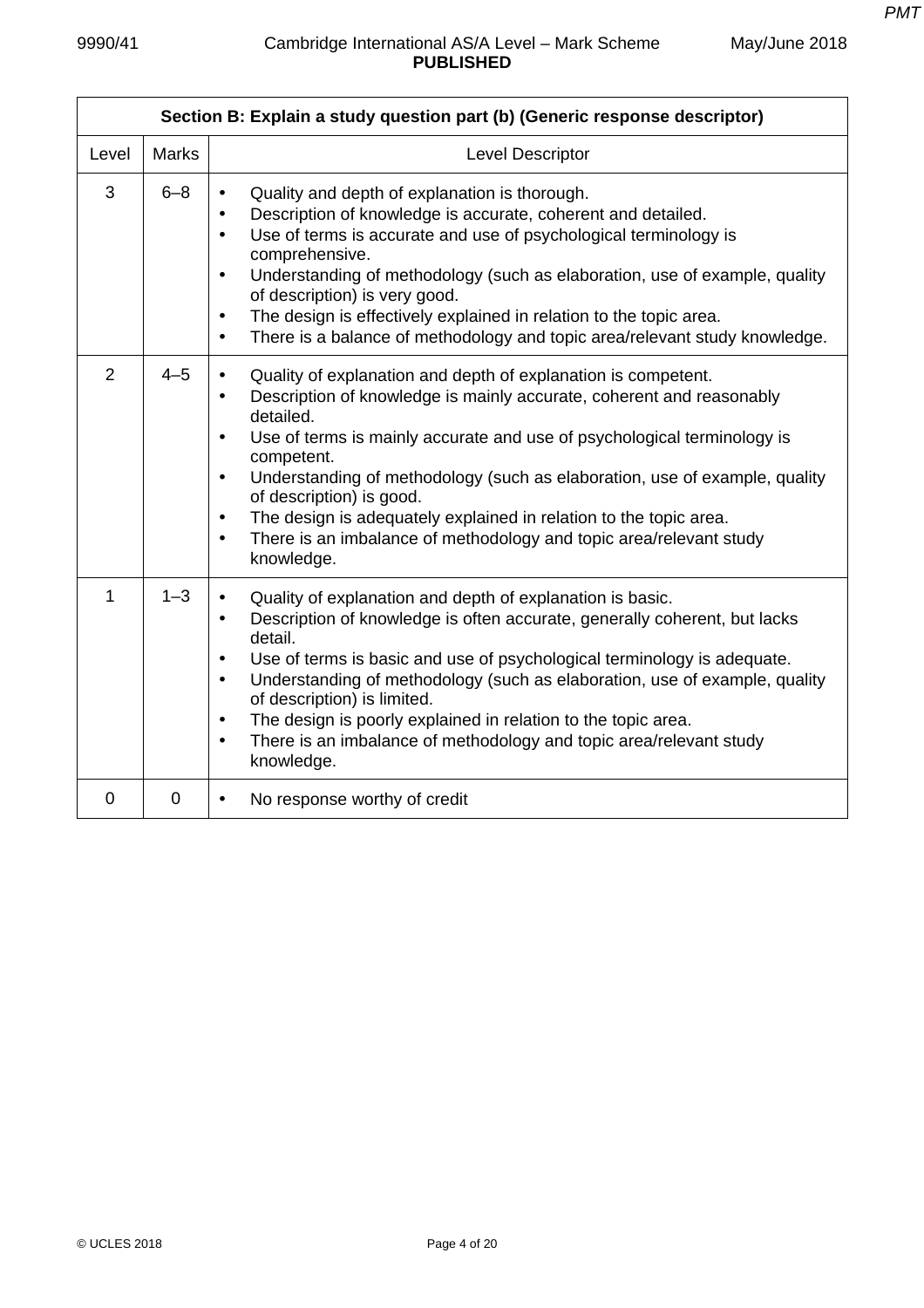| Question                                                                                                                                                                                                                                                                                                                                                                                                                                 | <b>Answer</b>                                                                                                                                                                                                                                                                                                                                                                                                                                                                                                                                                  | <b>Marks</b>   |  |
|------------------------------------------------------------------------------------------------------------------------------------------------------------------------------------------------------------------------------------------------------------------------------------------------------------------------------------------------------------------------------------------------------------------------------------------|----------------------------------------------------------------------------------------------------------------------------------------------------------------------------------------------------------------------------------------------------------------------------------------------------------------------------------------------------------------------------------------------------------------------------------------------------------------------------------------------------------------------------------------------------------------|----------------|--|
| Section A: Stimulus question Psychology and abnormality                                                                                                                                                                                                                                                                                                                                                                                  |                                                                                                                                                                                                                                                                                                                                                                                                                                                                                                                                                                |                |  |
| 1<br>Blaszczynski and Nower (2002) looked at the effect of imaginal desensitisation on<br>patients with impulse control disorders and used relaxation (trigger) monitoring tables<br>to measure the effectiveness of their therapy. These tables are completed at home by<br>the patient. At the end of their treatment, the patient should report a significant<br>reduction in the frequency and intensity of urges to act on impulse. |                                                                                                                                                                                                                                                                                                                                                                                                                                                                                                                                                                |                |  |
| 1(a)                                                                                                                                                                                                                                                                                                                                                                                                                                     | Explain the technique of 'imaginal desensitisation'.                                                                                                                                                                                                                                                                                                                                                                                                                                                                                                           | $\overline{2}$ |  |
|                                                                                                                                                                                                                                                                                                                                                                                                                                          | Marks: for components of: 'relaxation' 1 mark, for 'imaginal' 1 mark.                                                                                                                                                                                                                                                                                                                                                                                                                                                                                          |                |  |
|                                                                                                                                                                                                                                                                                                                                                                                                                                          | Most likely answer (other appropriate responses to be credited):<br>The technique involves teaching a brief progressive muscle relaxation<br>procedure. Clients are then instructed to visualize themselves being<br>exposed to a situation that triggers the drive to carry out their impulsive<br>behaviour, contemplating acting on their urge but then leaving the situation<br>in a state of continued relaxation without having acted upon their urge.<br>Sessions can be recorded on cassette audiotape for home-practice.                              |                |  |
| 1(b)                                                                                                                                                                                                                                                                                                                                                                                                                                     | Give two advantages of 'imaginal desensitisation'.                                                                                                                                                                                                                                                                                                                                                                                                                                                                                                             | 4              |  |
|                                                                                                                                                                                                                                                                                                                                                                                                                                          | Marks: for each advantage: 1 mark basic answer. 2 marks elaboration.                                                                                                                                                                                                                                                                                                                                                                                                                                                                                           |                |  |
|                                                                                                                                                                                                                                                                                                                                                                                                                                          | Most likely answer (other appropriate responses to be credited): From<br><b>Blaszczynski and Nower:</b><br>It reduces the strength of the drive to carry out an habitual<br>behaviour                                                                                                                                                                                                                                                                                                                                                                          |                |  |
|                                                                                                                                                                                                                                                                                                                                                                                                                                          | It empowers the client by providing the necessary skills to resist<br>such urges                                                                                                                                                                                                                                                                                                                                                                                                                                                                               |                |  |
|                                                                                                                                                                                                                                                                                                                                                                                                                                          | It enhances a sense of self-efficacy by demonstrating that the client<br>$\bullet$<br>is in control of his actions                                                                                                                                                                                                                                                                                                                                                                                                                                             |                |  |
|                                                                                                                                                                                                                                                                                                                                                                                                                                          | It can be used anywhere once the individual has learned the<br>technique<br>It can be applied to a range of similar problems                                                                                                                                                                                                                                                                                                                                                                                                                                   |                |  |
|                                                                                                                                                                                                                                                                                                                                                                                                                                          |                                                                                                                                                                                                                                                                                                                                                                                                                                                                                                                                                                | 4              |  |
| 1(c)                                                                                                                                                                                                                                                                                                                                                                                                                                     | Suggest two problems with the use of relaxation monitoring tables.<br>Marks: for each problem 1 mark basic answer, 2 marks elaboration<br>Most likely answer (other appropriate responses to be credited):<br>patients may forget to fill them in;<br>may fill then in even though they have not completed a session;<br>may lie about their progress;<br>may not be able complete the sheets at the appropriate time each<br>day and forget what has happened (Handout 3)<br>may misjudge the rating of 'feelings when planning the behaviour'<br>(Handout 1) |                |  |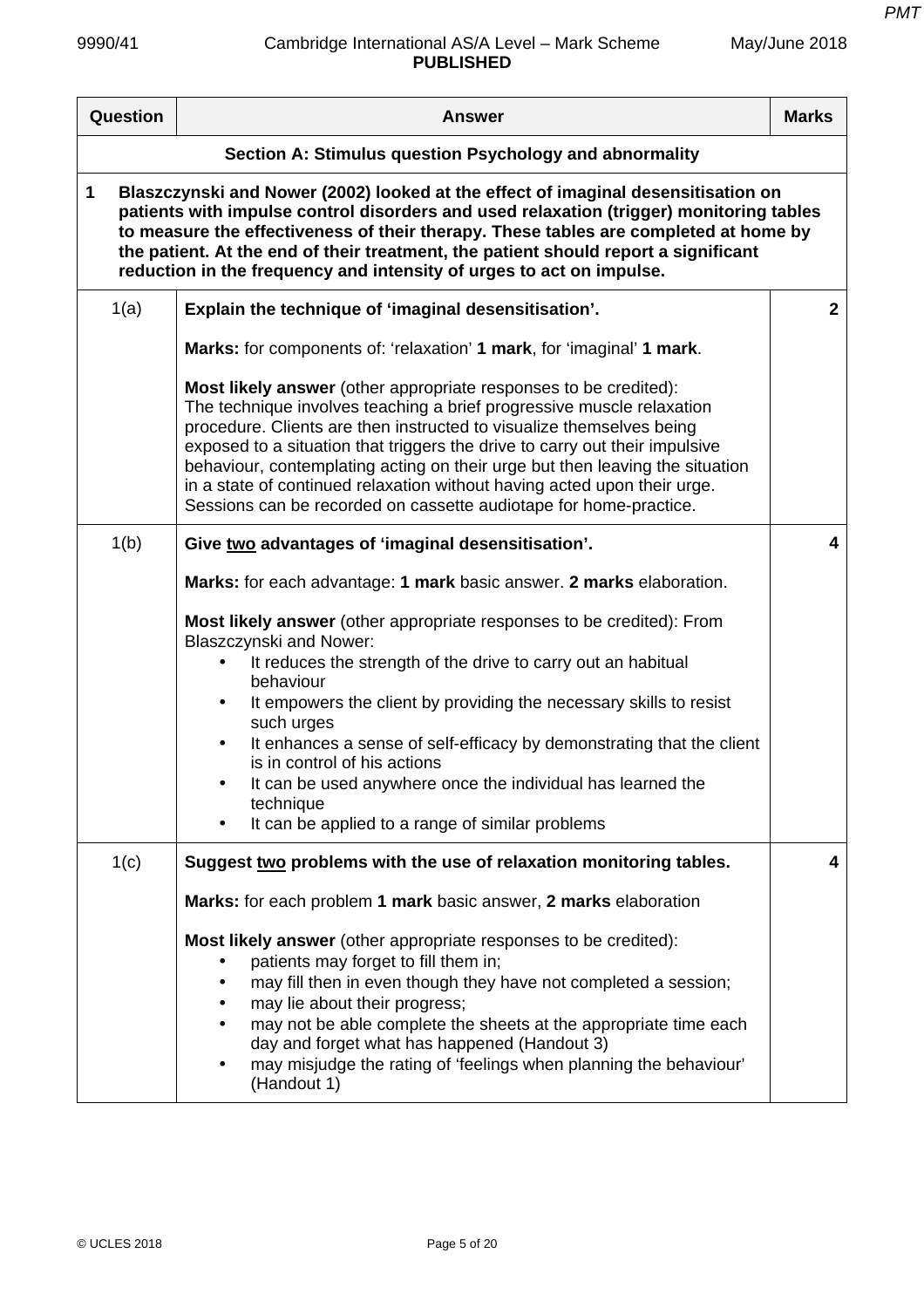| May/June 2018 |  |
|---------------|--|
|---------------|--|

| Question | <b>Answer</b>                                                                                                                                                                                                                                                                                                                                                                                                                                                                                                                        | <b>Marks</b> |
|----------|--------------------------------------------------------------------------------------------------------------------------------------------------------------------------------------------------------------------------------------------------------------------------------------------------------------------------------------------------------------------------------------------------------------------------------------------------------------------------------------------------------------------------------------|--------------|
| 1(d)     | Discuss the advantages and disadvantages of psychological<br>techniques to treat impulse control disorders. You should include a<br>conclusion in your answer.                                                                                                                                                                                                                                                                                                                                                                       | 5            |
|          | Marks: Question requires discussion; always plural of each argument,<br>and always requires conclusion.<br>1 mark for each advantage/disadvantage up to 4 max.<br>1 mark for conclusion.                                                                                                                                                                                                                                                                                                                                             |              |
|          | Most likely answer (other appropriate responses to be credited):<br><b>Advantages</b><br>once trained, techniques can be applied at home by the client;<br>applied any time, any place, anywhere.<br>there are no drugs to take and so side effects and no addiction to<br>$\bullet$<br>the drugs.<br>the technique can be applied to a wide range of different disorders:<br>$\bullet$<br>gambling, sexual paraphilia, trihotillomania, kleptomania,<br>compulsive buying, explosive aggression and compulsive eating<br>behaviour. |              |
|          | <b>Disadvantages</b><br>Time with a therapist is initially much more than that given by a<br>medical practitioner prescribing drugs.<br>A person may decide to withdraw from treatment to engage in the<br>$\bullet$<br>impulsive behaviour.<br>Any psychological therapy takes more time than taking a drug at<br>the same time every day.                                                                                                                                                                                          |              |
|          | <b>Conclusion:</b> any appropriate conclusion drawn from the discussion that has<br>been presented.                                                                                                                                                                                                                                                                                                                                                                                                                                  |              |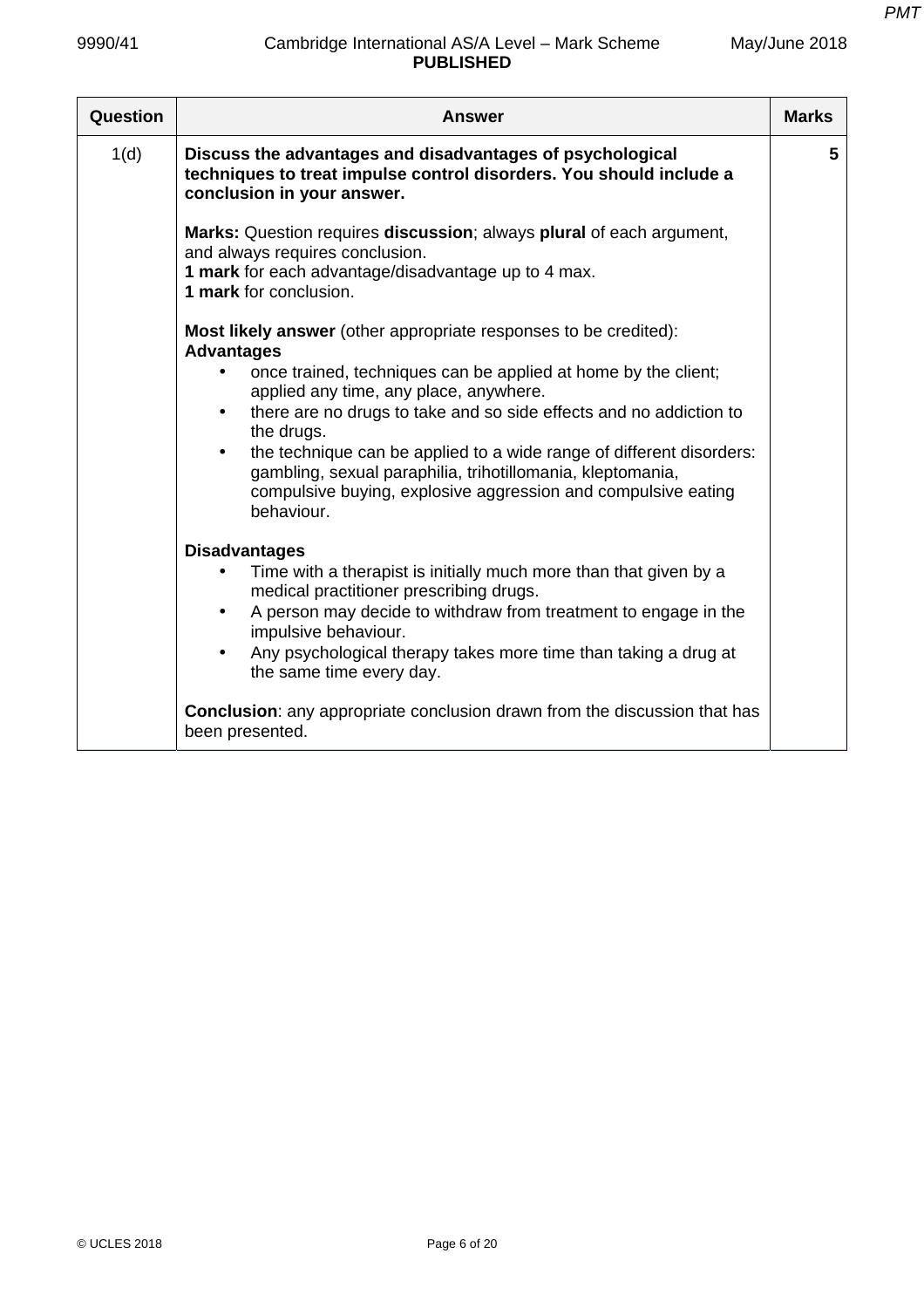$\mathsf{r}$ 

| May/June 2018 |  |  |
|---------------|--|--|
|               |  |  |

| Question                                                                                                                                                                                                                        | <b>Answer</b>                                                                                                                                                                                                                                                                                                                                                                                                                                                                                                                                                                                                                                                                                                                                                                                                            | <b>Marks</b> |  |
|---------------------------------------------------------------------------------------------------------------------------------------------------------------------------------------------------------------------------------|--------------------------------------------------------------------------------------------------------------------------------------------------------------------------------------------------------------------------------------------------------------------------------------------------------------------------------------------------------------------------------------------------------------------------------------------------------------------------------------------------------------------------------------------------------------------------------------------------------------------------------------------------------------------------------------------------------------------------------------------------------------------------------------------------------------------------|--------------|--|
| Section A: Stimulus question Psychology and consumer behaviour                                                                                                                                                                  |                                                                                                                                                                                                                                                                                                                                                                                                                                                                                                                                                                                                                                                                                                                                                                                                                          |              |  |
| In their laboratory experiment Mackay and Olshavsky (1975) state 'A number of methods<br>$\mathbf{2}$<br>can be used for externally measuring a cognitive map.' The most popular method has<br>been the 'draw-a-map' technique. |                                                                                                                                                                                                                                                                                                                                                                                                                                                                                                                                                                                                                                                                                                                                                                                                                          |              |  |
| 2(a)                                                                                                                                                                                                                            | Explain the 'draw-a-map' technique.                                                                                                                                                                                                                                                                                                                                                                                                                                                                                                                                                                                                                                                                                                                                                                                      | $\mathbf{2}$ |  |
|                                                                                                                                                                                                                                 | Marks: 1 mark for basic answer, 1 mark for elaboration/example (e.g.<br>drawing of cognitive map).                                                                                                                                                                                                                                                                                                                                                                                                                                                                                                                                                                                                                                                                                                                       |              |  |
|                                                                                                                                                                                                                                 | <b>Most likely answer</b> (other appropriate responses to be credited):<br>Participants draw the map in their head;<br>The drawing will likely include features such as landmarks, paths,<br>nodes, districts and edges (after Lynch)<br>The drawing will contain errors (e.g. Euclidean bias)<br>$\bullet$<br>The drawing will be a traditional 'sketch map'<br>$\bullet$                                                                                                                                                                                                                                                                                                                                                                                                                                               |              |  |
| 2(b)                                                                                                                                                                                                                            | Describe two ways in which cognitive maps can be measured, other<br>than using the 'draw-a-map' technique.                                                                                                                                                                                                                                                                                                                                                                                                                                                                                                                                                                                                                                                                                                               | 4            |  |
|                                                                                                                                                                                                                                 | <b>Marks: 1 mark</b> basic answer, e.g. identification, 2 marks elaboration $\times$ 2                                                                                                                                                                                                                                                                                                                                                                                                                                                                                                                                                                                                                                                                                                                                   |              |  |
|                                                                                                                                                                                                                                 | Most likely answer (other appropriate responses to be credited):<br>From Mackay and Olshavsky:<br>Another graphic approach has been to ask subjects to draw lines<br>indicating the distance between pairs of points on a map (Lowrey,<br>1970). These distances can be used directly to estimate a one<br>dimensional cognitive map, or they can be transformed into a ratio<br>judgment matrix and then scaled to produce a one dimensional<br>map (Torgerson, 1958).<br>multidimensional scaling uses proximity data to estimate<br>$\bullet$<br>multidimensional maps. There is an extensive multidimensional<br>scaling (MDS) literature in psychology (Nerlove, Romney, Shepard,<br>1972). The configuration of spatial stimuli are often used as an<br>estimator for a subject's internal image or cognitive map. |              |  |
| 2(c)                                                                                                                                                                                                                            | Suggest how 'draw-a-map' data could be analysed.                                                                                                                                                                                                                                                                                                                                                                                                                                                                                                                                                                                                                                                                                                                                                                         | 4            |  |
|                                                                                                                                                                                                                                 | Marks: 1-2 marks basic answer. 3-4 marks detailed answer/elaboration.                                                                                                                                                                                                                                                                                                                                                                                                                                                                                                                                                                                                                                                                                                                                                    |              |  |
|                                                                                                                                                                                                                                 | <b>Most likely answer</b> (other appropriate responses to be credited):<br>Sketch maps are not numbers or words but drawings.<br>Drawings are qualitative data and so relevant analysis aspects<br>$\bullet$<br>apply.<br>Drawings could be analysed for the items included (such as<br>Lynch's 5 common elements).<br>Drawings could be categorised by a number of judges and<br>$\bullet$<br>agreement recorded.                                                                                                                                                                                                                                                                                                                                                                                                       |              |  |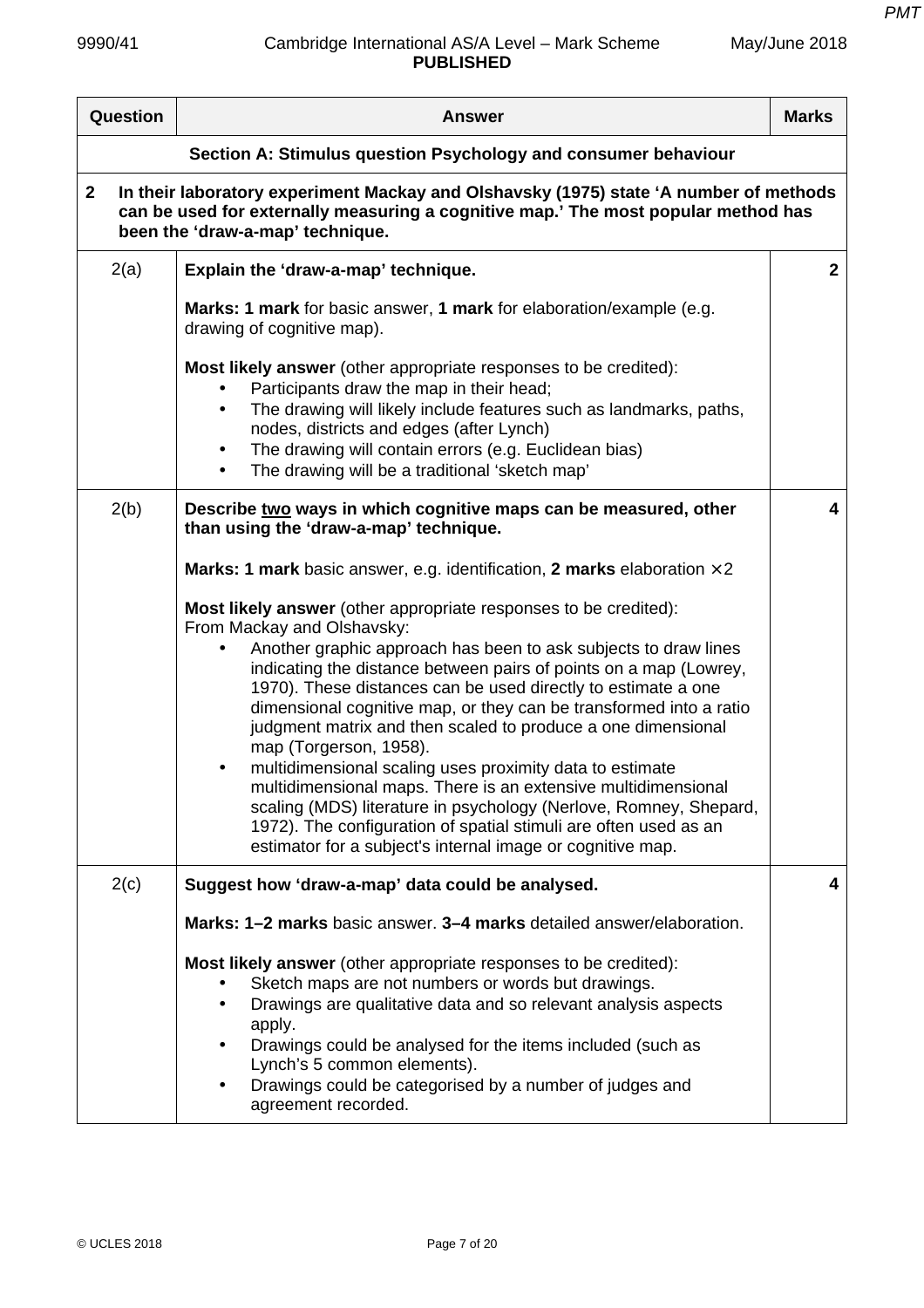| Question | <b>Answer</b>                                                                                                                            | <b>Marks</b> |
|----------|------------------------------------------------------------------------------------------------------------------------------------------|--------------|
| 2(d)     | Discuss the strengths and weaknesses of data gathered by the 'draw-<br>a-map' technique. You should include a conclusion in your answer. | 5            |
|          | Marks: Question requires discussion; always plural of each argument,<br>and always requires conclusion.                                  |              |
|          | 1 mark for each advantage/disadvantage up to 4 max.<br>1 mark for conclusion.                                                            |              |
|          | <b>Most likely answer</b> (other appropriate responses to be credited):<br><b>Strengths</b>                                              |              |
|          | it gives an indication of what is in the mind of the participant,<br>however poorly it is drawn.                                         |              |
|          | it is easy to do, requires little equipment, and takes very little time.<br>Sketches can be compared at a glance.<br>$\bullet$           |              |
|          | Weaknesses                                                                                                                               |              |
|          | analysing sketch maps is difficult. There are no numbers or words,<br>just drawings.                                                     |              |
|          | sketch maps are prone to many typical sketch map errors such as<br>super-ordinate scale bias.                                            |              |
|          | A sketch map is not a cognitive map.<br>$\bullet$                                                                                        |              |
|          | Conclusion: any appropriate conclusion drawn from the discussion that has<br>been presented.                                             |              |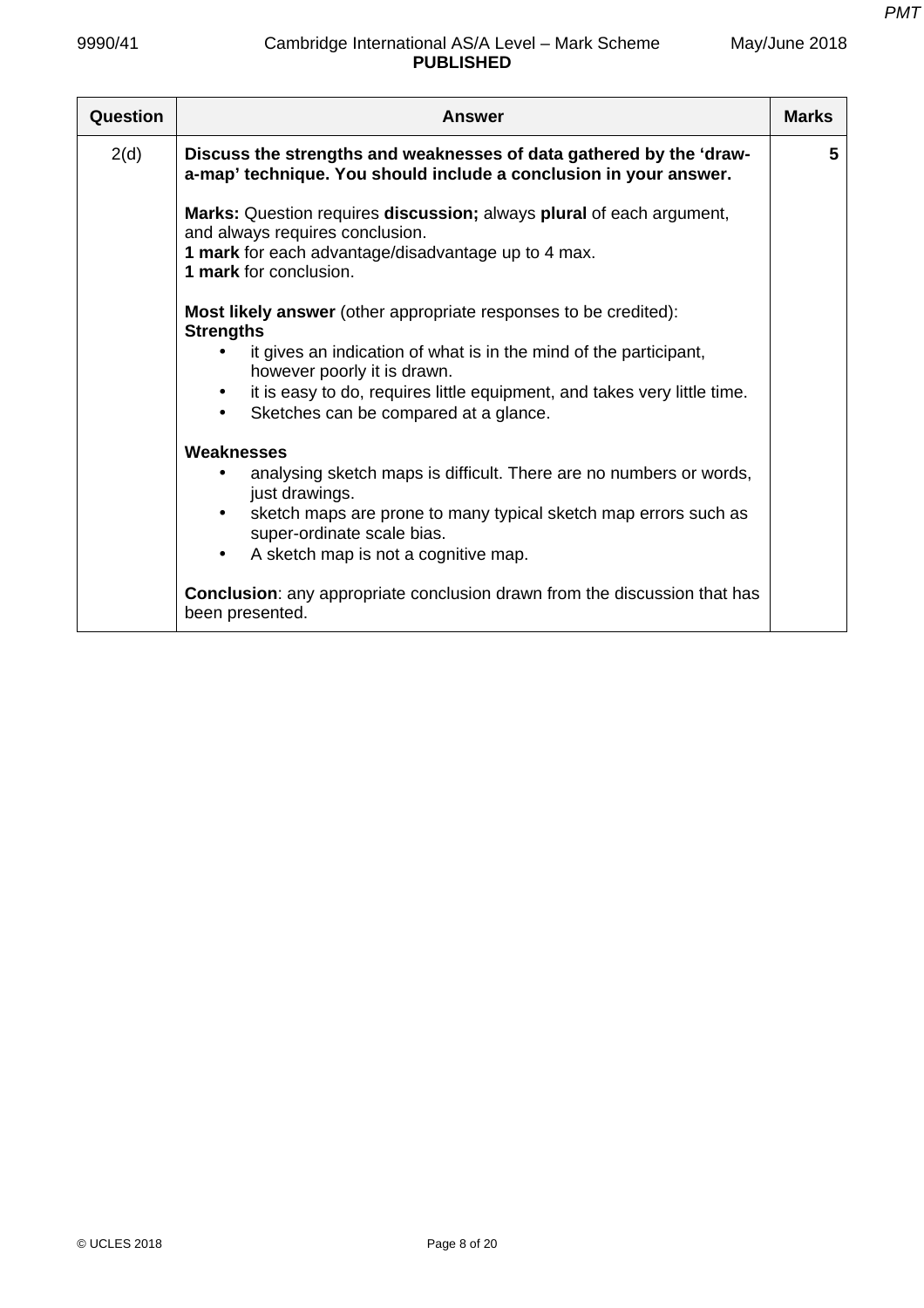| <b>Question</b> | <b>Answer</b>                                                                                                                                                                                                                                                                                                                                                                                                                                                                                                                                                                                     | <b>Marks</b> |  |  |
|-----------------|---------------------------------------------------------------------------------------------------------------------------------------------------------------------------------------------------------------------------------------------------------------------------------------------------------------------------------------------------------------------------------------------------------------------------------------------------------------------------------------------------------------------------------------------------------------------------------------------------|--------------|--|--|
|                 | Section A: Stimulus question Psychology and health                                                                                                                                                                                                                                                                                                                                                                                                                                                                                                                                                |              |  |  |
| 3               | 'Please don't make me sit in the middle!'<br>Evans and Wener (2007) claim that sitting in the middle seat of a row of three and having<br>their personal space invaded is the reason why people experience crowding and stress<br>on public transport.                                                                                                                                                                                                                                                                                                                                            |              |  |  |
| 3(a)            | Explain how salivary cortisol can be used to measure stress.                                                                                                                                                                                                                                                                                                                                                                                                                                                                                                                                      | $\mathbf{2}$ |  |  |
|                 | Marks: 1 mark for basic answer e.g. identification. 1 mark for<br>elaboration/example/how it is used.                                                                                                                                                                                                                                                                                                                                                                                                                                                                                             |              |  |  |
|                 | Most likely answer (other appropriate responses to be credited):<br>salivary cortisol is a hormone produced in stressful situations (as is<br>adrenaline)<br>saliva sample, collected in a salivette, can record levels of saliva                                                                                                                                                                                                                                                                                                                                                                 |              |  |  |
| 3(b)            | giving an accurate measure of the extent of a stress response.<br>Give two advantages of measuring salivary cortisol.                                                                                                                                                                                                                                                                                                                                                                                                                                                                             | 4            |  |  |
|                 | <b>Marks: 1 mark</b> basic answer, 2 marks elaboration $\times$ 2                                                                                                                                                                                                                                                                                                                                                                                                                                                                                                                                 |              |  |  |
|                 | Indicative content:<br>salivary cortisol is reliable: all people produce salivary cortisol in<br>stressful situations.<br>Salivary cortisol is 'objective'; more difficult to be manipulated by a<br>person.<br>Salivary cortisol is easily collected (in a salivette) unlike previous<br>studies where urine samples were collected.<br>Participants are much more likely to participate than if a urine<br>sample was needed.                                                                                                                                                                   |              |  |  |
| 3(c)            | Suggest two alternative physiological measures of stress and explain<br>why each of these was not used in the Evans and Wener study.                                                                                                                                                                                                                                                                                                                                                                                                                                                              | 4            |  |  |
|                 | <b>Marks: 1 mark</b> each alternative identified $\times$ 2. 1 mark each appropriate<br>elaboration $\times$ 2.                                                                                                                                                                                                                                                                                                                                                                                                                                                                                   |              |  |  |
|                 | Most likely answer (other appropriate responses to be credited):<br>Urine sample – can measure the amount of adrenaline present in<br>urine; not easy to take a sample on a train. People are less likely to<br>agree to this than a saliva sample.<br>Blood sample – can measure the amount of adrenaline present in<br>$\bullet$<br>blood; not easy to take a sample on a train. Taking blood is<br>invasive and people may opt out; taking blood needs a sterile<br>environment - not a train.<br>GSR – can measure changes in skin conductance in stressful<br>situations, but is unreliable. |              |  |  |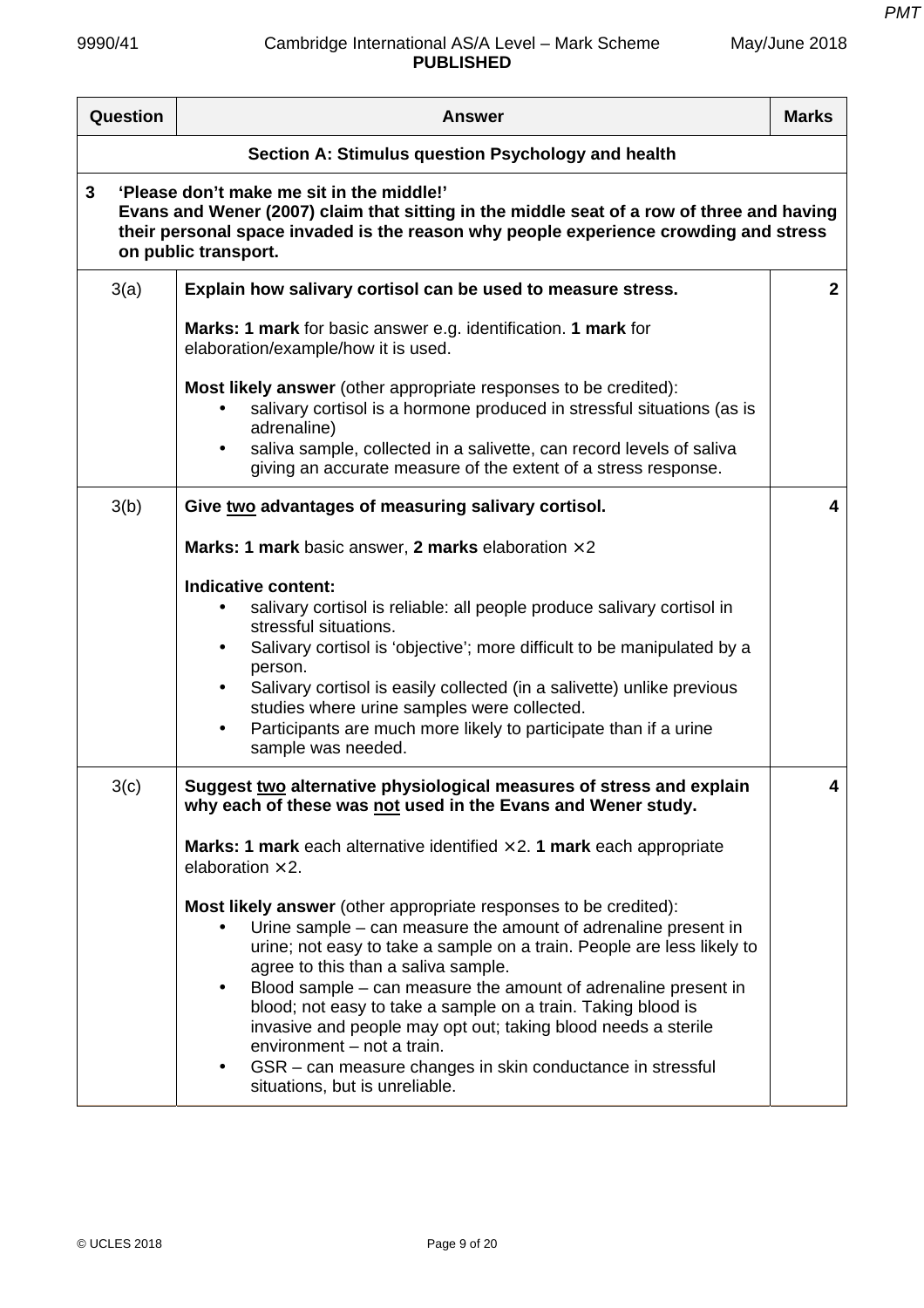| Question | Answer                                                                                                                                                                                                                                                                                                                                                                                                                                                                                                                                            | <b>Marks</b> |
|----------|---------------------------------------------------------------------------------------------------------------------------------------------------------------------------------------------------------------------------------------------------------------------------------------------------------------------------------------------------------------------------------------------------------------------------------------------------------------------------------------------------------------------------------------------------|--------------|
| 3(d)     | Different ways to investigate stress can be more or less reductionist.                                                                                                                                                                                                                                                                                                                                                                                                                                                                            | 5            |
|          | Discuss the evidence that the approach taken by Evans and Wener is<br>reductionist. You should consider both sides of the argument and<br>include a conclusion.                                                                                                                                                                                                                                                                                                                                                                                   |              |
|          | Marks: Question requires discussion; always plural of each argument,<br>and always requires conclusion.<br>1 mark for each advantage/disadvantage up to 4 max.<br>1 mark for conclusion.                                                                                                                                                                                                                                                                                                                                                          |              |
|          | <b>Most likely answer</b> (other appropriate responses to be credited):<br><b>Advantages</b><br>physiological measures are reliable.<br>physiological measures are relatively more objective than<br>subjective psychological responses.<br>physiological measures provide quantitative data that can be<br>analysed and compared.                                                                                                                                                                                                                |              |
|          | <b>Disadvantages</b><br>physiological measures may not be valid - they may measure<br>$\bullet$<br>stress before the measure is taken or anticipated stress to happen<br>in the future, not the stressful event under investigation.<br>physiological measures do not provide an explanation for the stress<br>response.<br>physiological measures isolate the response at that time and place;<br>other factors may be responsible that are not considered in this<br>study. Sitting in the middle may not be the only stressor for a<br>person. |              |
|          | <b>Conclusion:</b> any appropriate conclusion drawn from the discussion that has<br>been presented.                                                                                                                                                                                                                                                                                                                                                                                                                                               |              |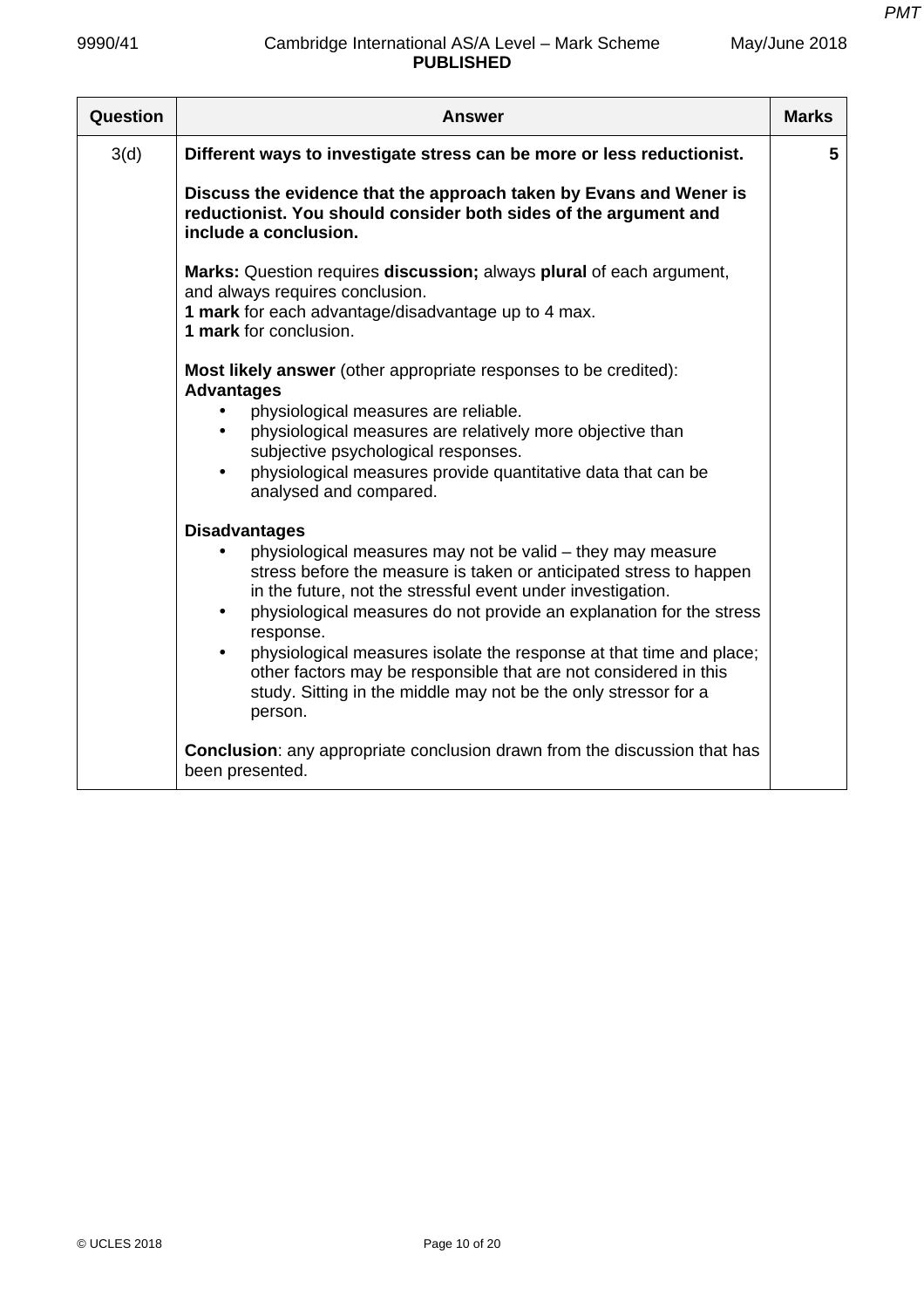| Question                                                                                                                                                                                                                                                                                                | <b>Answer</b>                                                                                                                                                                                                                                                                                                                                                                                                                                                                                                                                                                                                                                                                                                                                                                                                                | <b>Marks</b> |
|---------------------------------------------------------------------------------------------------------------------------------------------------------------------------------------------------------------------------------------------------------------------------------------------------------|------------------------------------------------------------------------------------------------------------------------------------------------------------------------------------------------------------------------------------------------------------------------------------------------------------------------------------------------------------------------------------------------------------------------------------------------------------------------------------------------------------------------------------------------------------------------------------------------------------------------------------------------------------------------------------------------------------------------------------------------------------------------------------------------------------------------------|--------------|
|                                                                                                                                                                                                                                                                                                         | Section A: Stimulus question Psychology and organisations                                                                                                                                                                                                                                                                                                                                                                                                                                                                                                                                                                                                                                                                                                                                                                    |              |
| The study by Gold et al. (1992) found that the number of shiftwork accidents made by<br>4<br>nurses was significantly higher in those working a 'rotator' shift. To investigate this<br>further, the researchers sent questionnaires to all nurses. However, only 78% returned<br>their questionnaires. |                                                                                                                                                                                                                                                                                                                                                                                                                                                                                                                                                                                                                                                                                                                                                                                                                              |              |
| 4(a)                                                                                                                                                                                                                                                                                                    | Explain what Gold et al. meant by a 'rotator' shift.                                                                                                                                                                                                                                                                                                                                                                                                                                                                                                                                                                                                                                                                                                                                                                         | $\mathbf{2}$ |
|                                                                                                                                                                                                                                                                                                         | Marks: 1 mark for basic answer e.g. identification. 1 mark for<br>elaboration/example.                                                                                                                                                                                                                                                                                                                                                                                                                                                                                                                                                                                                                                                                                                                                       |              |
|                                                                                                                                                                                                                                                                                                         | <b>Most likely answer</b> (other appropriate responses to be credited):<br>A rotator shift is where a worker works, within a month, 4 or more day or<br>evening shifts and 4 or more night shifts. Other shifts patterns include:<br>day/evening only; night, day/evening and occasional night; night/occasional<br>day/evening; part-time rotator.                                                                                                                                                                                                                                                                                                                                                                                                                                                                          |              |
| 4(b)                                                                                                                                                                                                                                                                                                    | Give two findings for 'rotators' compared with 'non-rotators', other<br>than the number of shiftwork accidents.                                                                                                                                                                                                                                                                                                                                                                                                                                                                                                                                                                                                                                                                                                              | 4            |
|                                                                                                                                                                                                                                                                                                         | Marks: 1 mark basic finding/statement, 2 marks elaboration, such as<br>inclusion of data, $\times$ 2                                                                                                                                                                                                                                                                                                                                                                                                                                                                                                                                                                                                                                                                                                                         |              |
|                                                                                                                                                                                                                                                                                                         | <b>Most likely answer</b> (other appropriate responses to be credited):<br>Rotators had twice the odds of nodding off whilst driving to and<br>from work; when compared to day/evening nurses, rotators had 3.9<br>times the odds and night nurses had 3.6 times the odds of nodding<br>off while driving to or from work in the preceding year.<br>Rotators had more sleep/wake cycle disruption and nodded off<br>$\bullet$<br>more at work. Nodding off on the night shift occurred at least once<br>per week in 35.3% of rotators, 32.4% of night nurses, and 20.7% of<br>day/evening nurses who worked occasional nights. On the other<br>hand, neither day/evening nurses nor rotating nurses reported<br>significant problems with nodding off on the day or evening shift<br>(rates for nodding off: 2.8% and 2.7%). |              |
| 4(c)                                                                                                                                                                                                                                                                                                    | Suggest two reasons why only 78% of participants returned their<br>questionnaires.                                                                                                                                                                                                                                                                                                                                                                                                                                                                                                                                                                                                                                                                                                                                           | 4            |
|                                                                                                                                                                                                                                                                                                         | Marks: 1 mark basic answer, 2 marks elaboration, $\times$ 2                                                                                                                                                                                                                                                                                                                                                                                                                                                                                                                                                                                                                                                                                                                                                                  |              |
|                                                                                                                                                                                                                                                                                                         | Most likely answer (other appropriate responses to be credited):<br>36 (4.1%) refused to participate and 155 (17.7%) failed to return the<br>questionnaire.<br>may not see the questionnaire;<br>may see it and complete it but not return it;<br>decide that it does not apply to them;<br>they have something to hide;<br>they do not want to give out personal details.                                                                                                                                                                                                                                                                                                                                                                                                                                                   |              |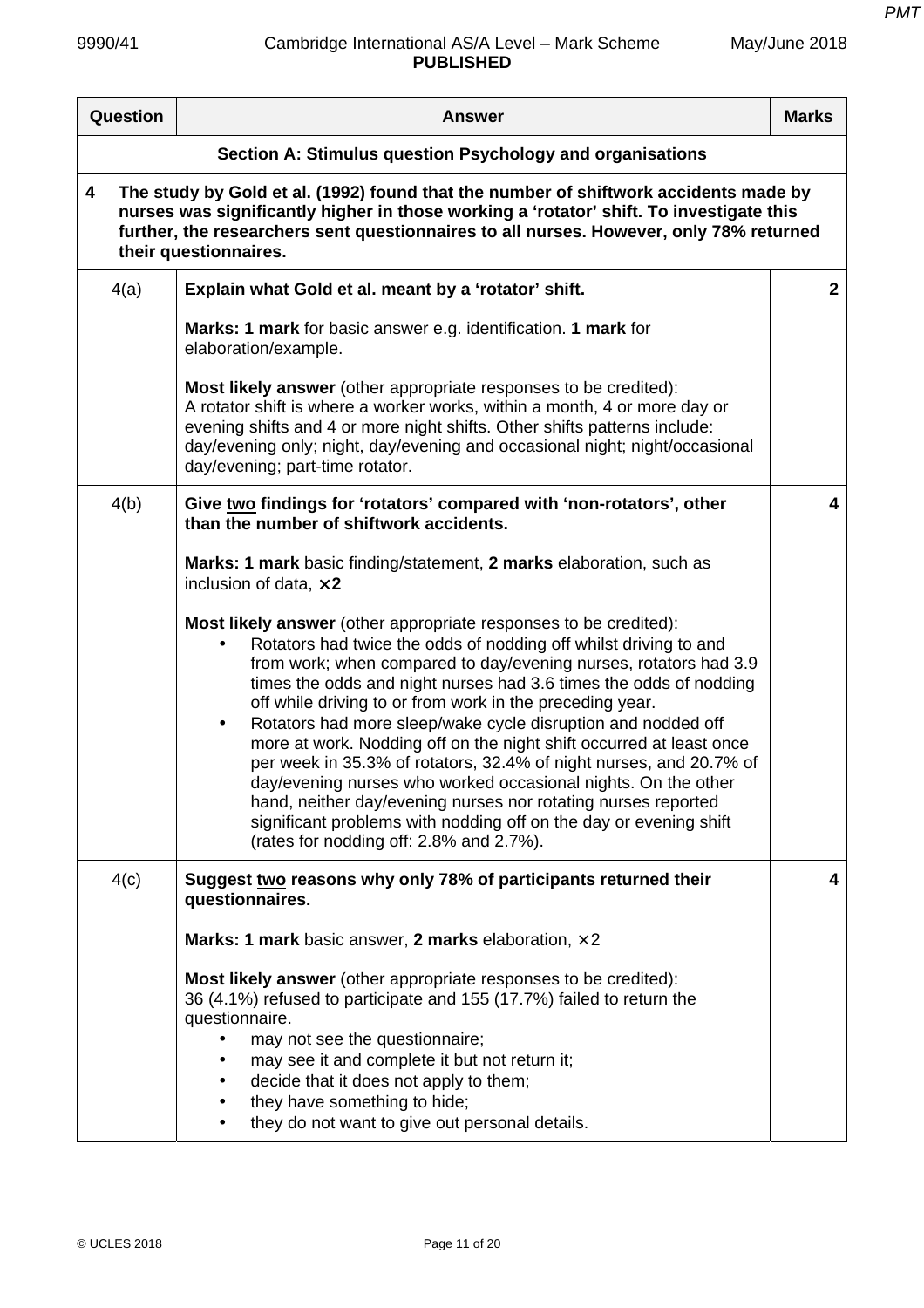| 9990/41  | Cambridge International AS/A Level - Mark Scheme<br><b>PUBLISHED</b>                                                                                                                                                                                                                                                                                                                                                                                                                                                                | May/June 2018 |
|----------|-------------------------------------------------------------------------------------------------------------------------------------------------------------------------------------------------------------------------------------------------------------------------------------------------------------------------------------------------------------------------------------------------------------------------------------------------------------------------------------------------------------------------------------|---------------|
| Question | <b>Answer</b>                                                                                                                                                                                                                                                                                                                                                                                                                                                                                                                       | <b>Marks</b>  |
| 4(d)     | Discuss the advantages and disadvantages of using questionnaires to<br>gather data about accidents in the workplace. You should include a<br>conclusion in your answer.                                                                                                                                                                                                                                                                                                                                                             | 5             |
|          | Marks: Question requires discussion; always plural of each argument,<br>and always requires conclusion.<br>1 mark for each advantage/disadvantage up to 4 max.<br>1 mark for conclusion.                                                                                                                                                                                                                                                                                                                                            |               |
|          | <b>Most likely answer</b> (other appropriate responses to be credited):<br><b>Advantages</b><br>Questionnaires can include a wide range of pertinent items that<br>$\bullet$<br>may not be included in a self report of an accident.<br>Questionnaires can provide quantitative data which may allow<br>$\bullet$<br>comparisons to be made with other accidents of the same type.<br>Questionnaires can provide qualitative data through open ended<br>$\bullet$<br>questions allowing a worker to report in detail what happened. |               |
|          | <b>Disadvantages</b><br>the questionnaire might be pre-written with items that do not apply<br>or do not cover the specifics of a particular accident.<br>workers may not answer the questions truthfully if their job is at<br>stake.<br>Questionnaires may only give quantitative data; an open ended-<br>$\bullet$<br>question may be more revealing<br>Questionnaires might include leading words.<br>$\bullet$                                                                                                                 |               |
|          | <b>Conclusion:</b> any appropriate conclusion drawn from the discussion that has<br>been presented.                                                                                                                                                                                                                                                                                                                                                                                                                                 |               |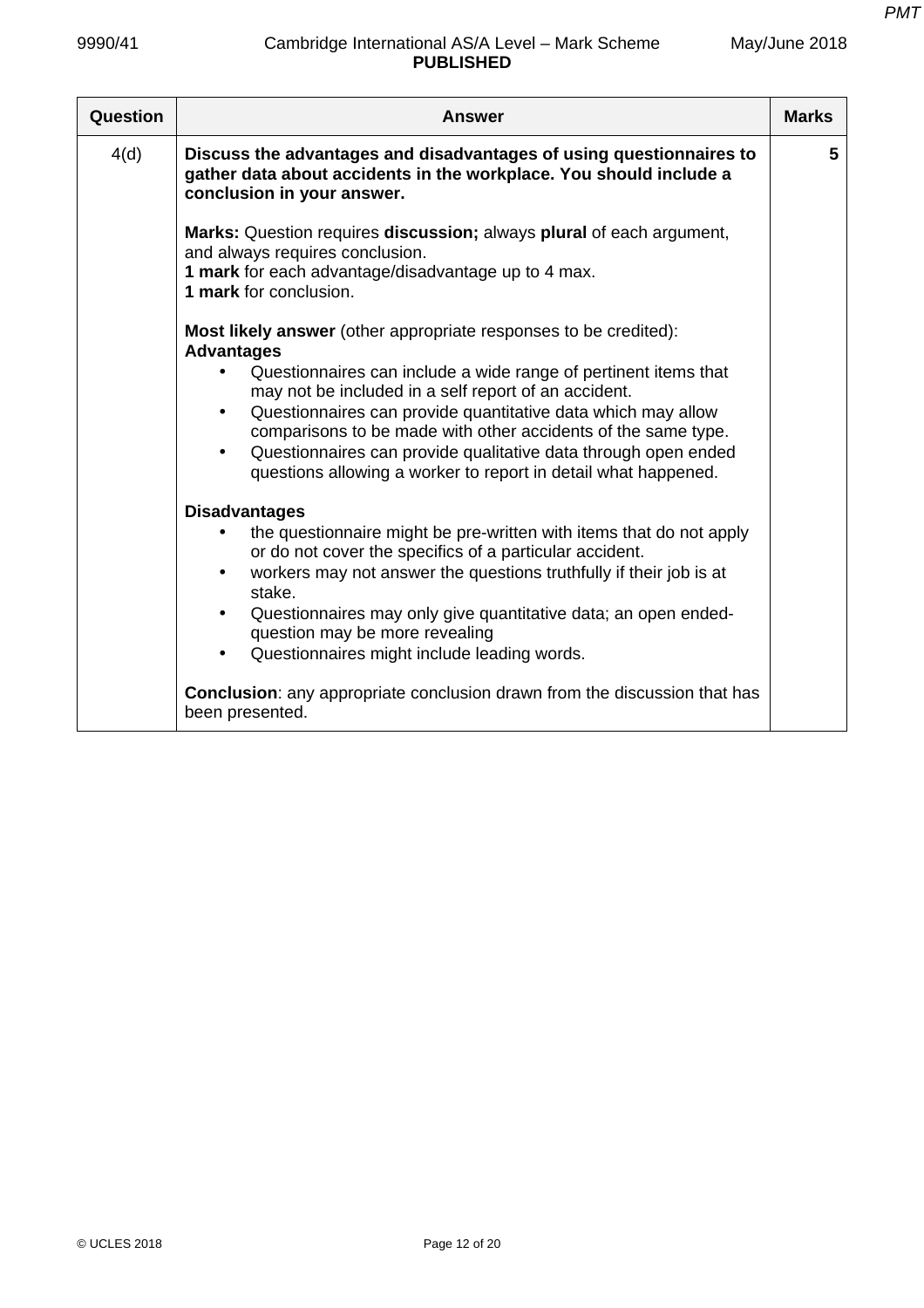*PMT*

| May/June 2018 |  |
|---------------|--|
|---------------|--|

| Question                                             | <b>Answer</b>                                                                                                                                                                                                                                                                                                                                                                                                                                                                                                                                                                                                                                                                                                                                                                                                                                                                                                                           | <b>Marks</b> |
|------------------------------------------------------|-----------------------------------------------------------------------------------------------------------------------------------------------------------------------------------------------------------------------------------------------------------------------------------------------------------------------------------------------------------------------------------------------------------------------------------------------------------------------------------------------------------------------------------------------------------------------------------------------------------------------------------------------------------------------------------------------------------------------------------------------------------------------------------------------------------------------------------------------------------------------------------------------------------------------------------------|--------------|
| Section B: Design question (a)=10 marks, (b)=8 marks |                                                                                                                                                                                                                                                                                                                                                                                                                                                                                                                                                                                                                                                                                                                                                                                                                                                                                                                                         |              |
| 5                                                    | A person is accused of setting several fires. You have to determine whether they are an<br>accidental firestarter, an arsonist or a pyromaniac.                                                                                                                                                                                                                                                                                                                                                                                                                                                                                                                                                                                                                                                                                                                                                                                         |              |
| 5(a)                                                 | Design an interview to investigate what type of firesetter the accused<br>person is.                                                                                                                                                                                                                                                                                                                                                                                                                                                                                                                                                                                                                                                                                                                                                                                                                                                    | 10           |
|                                                      | Marks: use generic levels of response 'Design a study' question part (a).                                                                                                                                                                                                                                                                                                                                                                                                                                                                                                                                                                                                                                                                                                                                                                                                                                                               |              |
|                                                      | Additional: Candidates should design the study showing evidence of<br>design features appropriate to the named method. The named method is:<br>interview.                                                                                                                                                                                                                                                                                                                                                                                                                                                                                                                                                                                                                                                                                                                                                                               |              |
|                                                      | Typical features:<br>Questionnaires/Interviews: type, setting, example questions.<br>Scoring/rating scale, analysis of responses.<br>Typical features of research methodology: sampling technique<br>$\bullet$<br>and sample, type of data, ethics, reliability, validity, data analysis.                                                                                                                                                                                                                                                                                                                                                                                                                                                                                                                                                                                                                                               |              |
| 5(b)                                                 | Explain the psychological and methodological evidence on which your<br>interview is based.                                                                                                                                                                                                                                                                                                                                                                                                                                                                                                                                                                                                                                                                                                                                                                                                                                              | 8            |
|                                                      | Marks: use generic levels of response 'Design a study' question part (b).<br>Note: If only methodological or psychological explanation is provided max 5<br>marks.<br>Candidates are expected to explain the reasons for the suggested design in                                                                                                                                                                                                                                                                                                                                                                                                                                                                                                                                                                                                                                                                                        |              |
|                                                      | part (a). Explanation should be both psychological and methodological.<br>Psychological to include appropriate theory or research.                                                                                                                                                                                                                                                                                                                                                                                                                                                                                                                                                                                                                                                                                                                                                                                                      |              |
|                                                      | Additional: candidates are expected to justify their decisions or evidence<br>presented regarding the design made in answer to question part (a).                                                                                                                                                                                                                                                                                                                                                                                                                                                                                                                                                                                                                                                                                                                                                                                       |              |
|                                                      | Syllabus: characteristics of ICDs and non-substance addictive disorder:<br>types: kleptomania, pyromania (Burton et al., 2012) and gambling disorder.                                                                                                                                                                                                                                                                                                                                                                                                                                                                                                                                                                                                                                                                                                                                                                                   |              |
|                                                      | Psychological:<br>Not all firesetters have committed arson; most arsonists do not meet the<br>diagnostic criteria for pyromania. In short, firesetting is a behaviour, arson is<br>a crime, and pyromania is a psychiatric diagnosis.<br><b>Firesetting</b> is a behaviour that includes both the accidental (e.g., falling<br>asleep with a cigarette) and intentional setting of fires (with or without<br>criminal intent). Intentional firesetting is not always a symptom of underlying<br>psychiatric pathology, nor is it always a criminal act. For example, interest in<br>fire is nearly universal in children, and firesetting is often due to curiosity in<br>this age group.<br>Arson, a subtype of firesetting, is a criminal act in which one wilfully and<br>maliciously sets fire to or aids in setting fire to a structure, dwelling, or<br>property of another. Individuals with pyromania engage in intentional and |              |
|                                                      | pathological firesetting, but do not always commit the crime of arson.<br>Note: Any additional evidence that is appropriate is to receive credit.                                                                                                                                                                                                                                                                                                                                                                                                                                                                                                                                                                                                                                                                                                                                                                                       |              |
|                                                      | Methodological: explanation of method using typical features as above.                                                                                                                                                                                                                                                                                                                                                                                                                                                                                                                                                                                                                                                                                                                                                                                                                                                                  |              |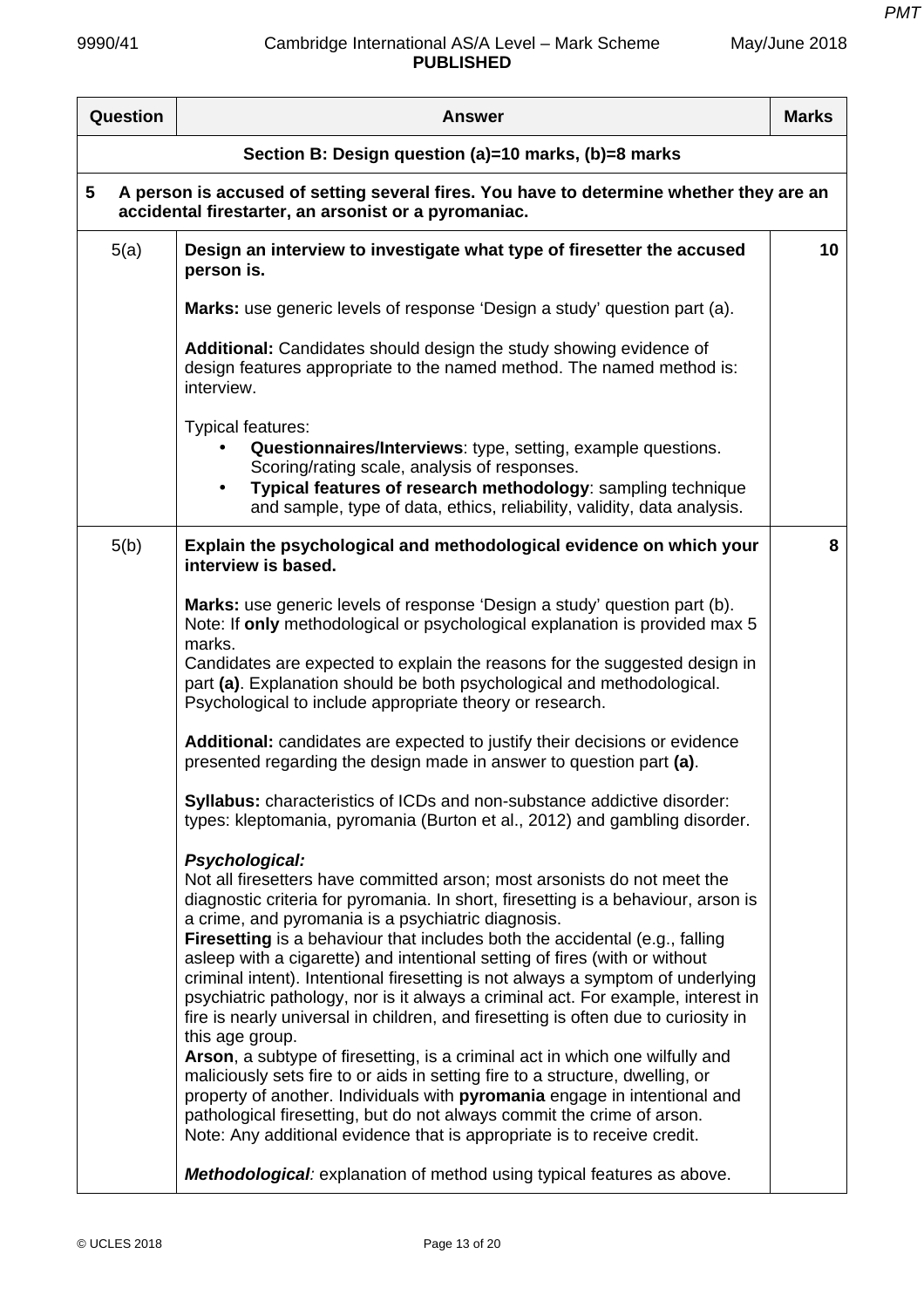| Question                                                         | <b>Answer</b>                                                                                                                                                                                                                                                                                                                                                                                                                                                                                                                                                                                                                                                                                                                                                                                                                                         | <b>Marks</b> |
|------------------------------------------------------------------|-------------------------------------------------------------------------------------------------------------------------------------------------------------------------------------------------------------------------------------------------------------------------------------------------------------------------------------------------------------------------------------------------------------------------------------------------------------------------------------------------------------------------------------------------------------------------------------------------------------------------------------------------------------------------------------------------------------------------------------------------------------------------------------------------------------------------------------------------------|--------------|
| Most people do not like to queue in a fast-food restaurant.<br>6 |                                                                                                                                                                                                                                                                                                                                                                                                                                                                                                                                                                                                                                                                                                                                                                                                                                                       |              |
| 6(a)                                                             | Design a field experiment to investigate which layout design option for<br>a fast-food restaurant produces the least queueing.                                                                                                                                                                                                                                                                                                                                                                                                                                                                                                                                                                                                                                                                                                                        | 10           |
|                                                                  | Marks: use generic levels of response Design a study question part (a).                                                                                                                                                                                                                                                                                                                                                                                                                                                                                                                                                                                                                                                                                                                                                                               |              |
|                                                                  | Additional: Candidates should design the study showing evidence of<br>design features appropriate to the named method. The named method is:<br>field experiment.                                                                                                                                                                                                                                                                                                                                                                                                                                                                                                                                                                                                                                                                                      |              |
|                                                                  | Typical features:<br><b>Experiments:</b> type, IV, DV, controls, experimental design.<br>Typical features of research methodology: sampling technique<br>and sample, type of data, ethics, reliability, validity, data analysis.                                                                                                                                                                                                                                                                                                                                                                                                                                                                                                                                                                                                                      |              |
| 6(b)                                                             | Explain the psychological and methodological evidence on which your<br>study is based.                                                                                                                                                                                                                                                                                                                                                                                                                                                                                                                                                                                                                                                                                                                                                                | 8            |
|                                                                  | Marks: use generic levels of response 'Design a study' question part (b).<br>Note: If only methodological or psychological explanation is provided max 5<br>marks.<br>Candidates are expected to explain the reasons for the suggested design in<br>part (a). Explanation should be both psychological and methodological.<br>Psychological to include appropriate theory or research.                                                                                                                                                                                                                                                                                                                                                                                                                                                                |              |
|                                                                  | Additional: candidates are expected to justify their decisions or evidence<br>presented regarding the design made in answer to question part (a).                                                                                                                                                                                                                                                                                                                                                                                                                                                                                                                                                                                                                                                                                                     |              |
|                                                                  | Syllabus: Personal space: defending place in a queue (Milgram et al.,<br>1986); retail/leisure environment design: store interior layout (Vrechopoulos,<br>2004)                                                                                                                                                                                                                                                                                                                                                                                                                                                                                                                                                                                                                                                                                      |              |
|                                                                  | Psychological:<br>Fast food restaurants, for example, have several different layout options.<br>Some use queues where consumers funnel down into service personnel<br>from a single line (i.e., Wendy's) while others have multiple waiting lines that<br>form in front of whichever cash registers are in use at that time (i.e.,<br>McDonald's). The same number of consumers waiting to be served will<br>result in a longer line in the first situation then in the second. A research<br>question that could be addressed is, do these alternative waiting strategies<br>influence perceptions of crowding and/or approach-avoidance behaviour?<br>This is also an area that service researchers could investigate since the<br>layout designs used by services are often vastly different from those used<br>by merchandise oriented retailers. |              |
|                                                                  | Methodological: explanation of method using typical features as above.                                                                                                                                                                                                                                                                                                                                                                                                                                                                                                                                                                                                                                                                                                                                                                                |              |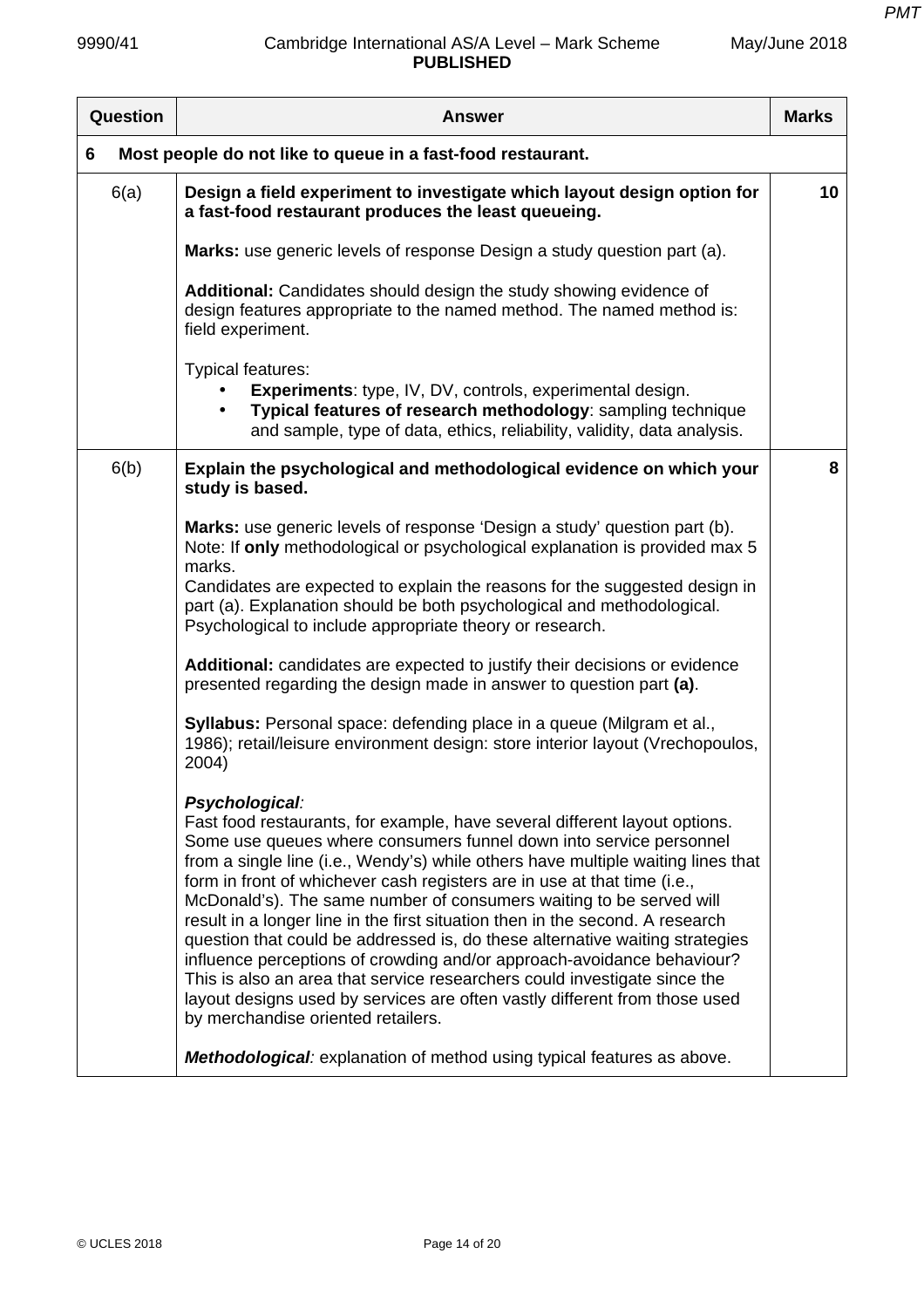May/June 2018

| Question | <b>Answer</b>                                                                                                                                                                                                                   | <b>Marks</b> |
|----------|---------------------------------------------------------------------------------------------------------------------------------------------------------------------------------------------------------------------------------|--------------|
| 7(a)     | Design an experiment to investigate the effectiveness of a stress<br>inocculation programme to reduce ill health.                                                                                                               | 10           |
|          | Marks: use generic levels of response Design a study question part (a).                                                                                                                                                         |              |
|          | Additional: Candidates should design the study showing evidence of<br>design features appropriate to the named method. The named method is:<br>experiment.                                                                      |              |
|          | Typical features:<br>Experiments: type, IV, DV, controls, experimental design.<br>Typical features of research methodology: sampling technique<br>and sample, type of data, ethics, reliability, validity, data analysis.       |              |
| 7(b)     | Explain the psychological and methodological evidence on which your<br>study is based.                                                                                                                                          | 8            |
|          | Marks: use generic levels of response 'Design a study' question part (b).<br>Note: If only methodological or psychological explanation is provided max 5<br>marks.                                                              |              |
|          | Candidates are expected to explain the reasons for the suggested design in<br>part (a). Explanation should be both psychological and methodological.<br>Psychological to include appropriate theory or research.                |              |
|          | Additional: candidates are expected to justify their decisions or evidence<br>presented regarding the design made in answer to question part (a).                                                                               |              |
|          | <b>Syllabus:</b> management of stress: preventing stress (Meichenbaum, 1985)                                                                                                                                                    |              |
|          | Psychological: Meichenbaum outlines stress inoculation training, designed<br>to prevent stress from being a problem for a person. Three phases of<br>conceptualisation, skill acquisition and rehearsal and relapse prevention. |              |
|          | Methodological: explanation of method using typical features as above.                                                                                                                                                          |              |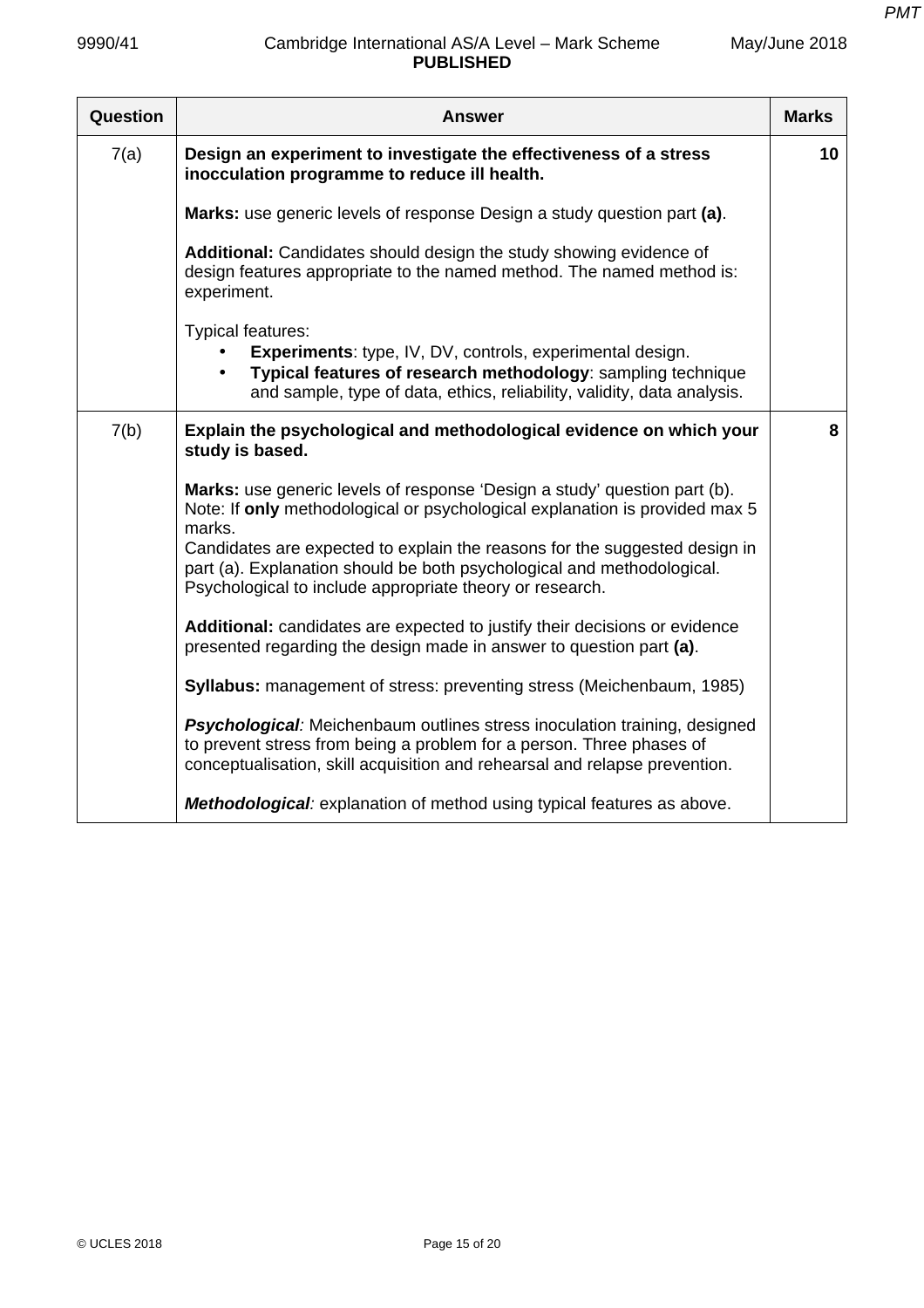May/June 2018

| <b>Question</b> | <b>Answer</b>                                                                                                                                                                                                                                                                                                                                                                                                               | <b>Marks</b> |
|-----------------|-----------------------------------------------------------------------------------------------------------------------------------------------------------------------------------------------------------------------------------------------------------------------------------------------------------------------------------------------------------------------------------------------------------------------------|--------------|
| 8(a)            | Design a study using a questionnaire to investigate management<br>perceptions of bullying at work.                                                                                                                                                                                                                                                                                                                          | 10           |
|                 | Marks: use generic levels of response Design a study question part (a).                                                                                                                                                                                                                                                                                                                                                     |              |
|                 | Additional: Candidates should design the study showing evidence of<br>design features appropriate to the named method. The named method is:<br>any appropriate method.                                                                                                                                                                                                                                                      |              |
|                 | Typical features:<br>Questionnaires/Interviews: type, setting, example questions.<br>Scoring/rating scale, analysis of responses.<br>Typical features of research methodology: sampling technique<br>$\bullet$<br>and sample, type of data, ethics, reliability, validity, data analysis.                                                                                                                                   |              |
| 8(b)            | Explain the psychological and methodological evidence on which your<br>study is based.                                                                                                                                                                                                                                                                                                                                      | 8            |
|                 | Marks: use generic levels of response 'Design a study' question part (b).<br>Note: If only methodological or psychological explanation is provided max 5<br>marks.<br>Candidates are expected to explain the reasons for the suggested design in<br>part (a). Explanation should be both psychological and methodological.<br>Psychological to include appropriate theory or research.                                      |              |
|                 | Additional: candidates are expected to justify their decisions or evidence<br>presented regarding the design made in answer to question part (a).                                                                                                                                                                                                                                                                           |              |
|                 | <b>Syllabus:</b> Physical and psychological work conditions: psychological:<br>bullying at work (Einarsen, 1999)                                                                                                                                                                                                                                                                                                            |              |
|                 | Psychological:<br>From the study: 'Bullying occurs when someone at work is systematically<br>subjected to aggressive behaviour from one or more colleagues or superiors<br>over a long period of time, in a situation where the target finds it difficult to<br>defend him or herself or to escape the situation.' There are different kinds of<br>bullying and there are different ways in which bullying can be measured. |              |
|                 | Methodological: explanation of method using typical features as above.                                                                                                                                                                                                                                                                                                                                                      |              |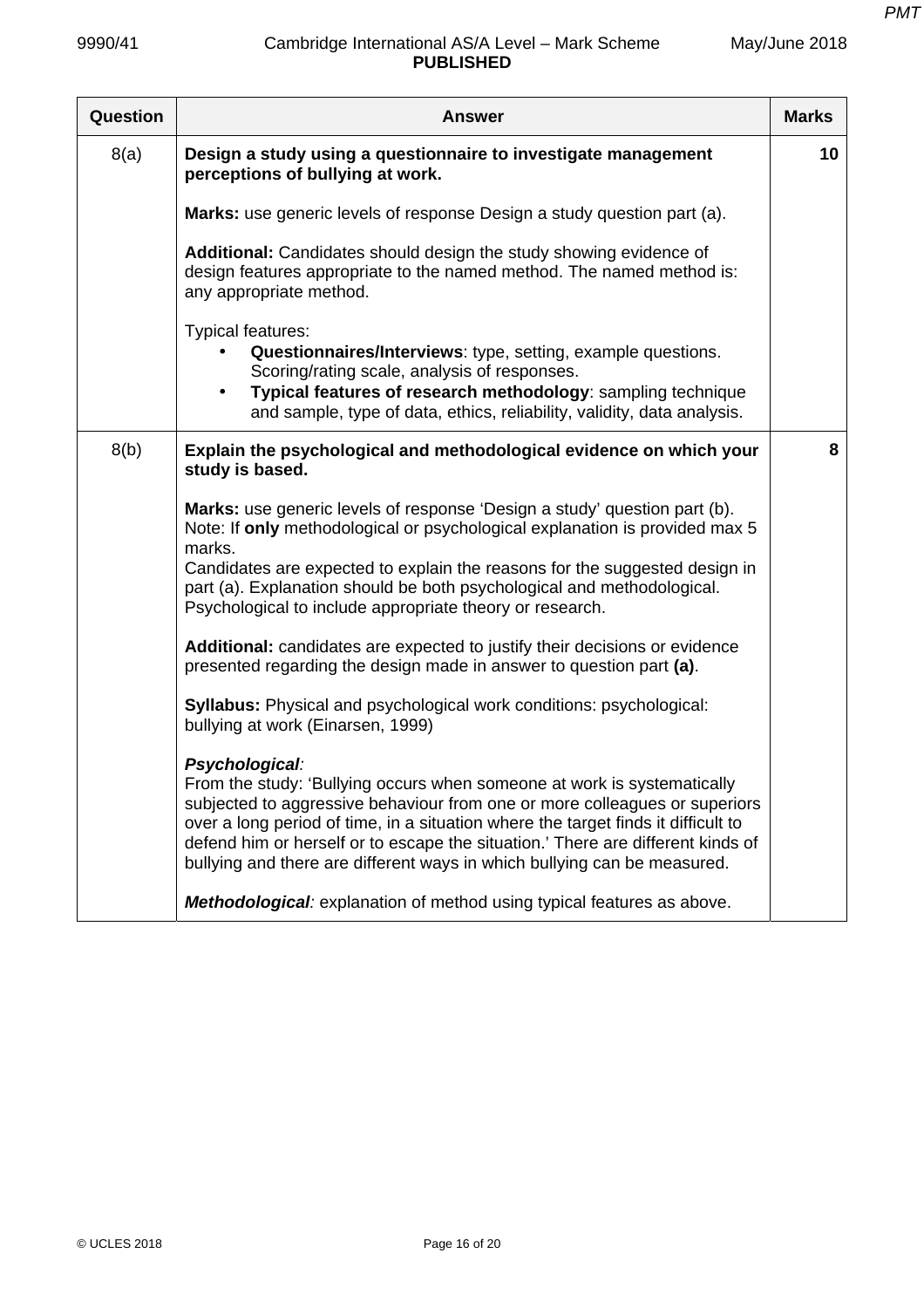| Question                                  | <b>Answer</b>                                                                                                                                                                                                                                                                                                                                                                                                                                                                                                                                                                    | <b>Marks</b> |
|-------------------------------------------|----------------------------------------------------------------------------------------------------------------------------------------------------------------------------------------------------------------------------------------------------------------------------------------------------------------------------------------------------------------------------------------------------------------------------------------------------------------------------------------------------------------------------------------------------------------------------------|--------------|
| Section C: Evaluation question = 12 marks |                                                                                                                                                                                                                                                                                                                                                                                                                                                                                                                                                                                  |              |
| 9                                         | 'Electro-convulsive therapy (ECT) is not a cure for depression.'                                                                                                                                                                                                                                                                                                                                                                                                                                                                                                                 | 12           |
|                                           | To what extent do you agree with this statement? Use examples of<br>research you have studied to support your answer.                                                                                                                                                                                                                                                                                                                                                                                                                                                            |              |
|                                           | Marks: use generic levels of response in table C.                                                                                                                                                                                                                                                                                                                                                                                                                                                                                                                                |              |
|                                           | <b>Syllabus:</b> treatment and management of depression: electro-convulsive<br>therapy.                                                                                                                                                                                                                                                                                                                                                                                                                                                                                          |              |
|                                           | Most likely (any other appropriate responses should be credited):<br>For:<br>ECT has a higher success rate for severe depression than any<br>other form of treatment.<br>people who cannot take antidepressants due to problems of health<br>or lack of response and pregnant women who suffer from<br>depression or mania.<br>A patient who is very intent on suicide, and who would not wait<br>$\bullet$<br>three weeks for an antidepressant to work, would be a good<br>candidate for ECT because it works more rapidly. Suicide attempts<br>are relatively rare after ECT. |              |
|                                           | <b>Against:</b><br>20 to 50% of the people who respond well to a course of ECT<br>relapse within 6 months, a maintenance treatment of<br>antidepressants, lithium or ECT at monthly or six week intervals is<br>given.<br>The scientific evidence regarding the efficacy of the treatment has<br>$\bullet$<br>been firmly established in the professional literature.<br>Short-term memory loss is often reported. Many patients perceive<br>$\bullet$<br>the treatment as terrifying and shameful.                                                                              |              |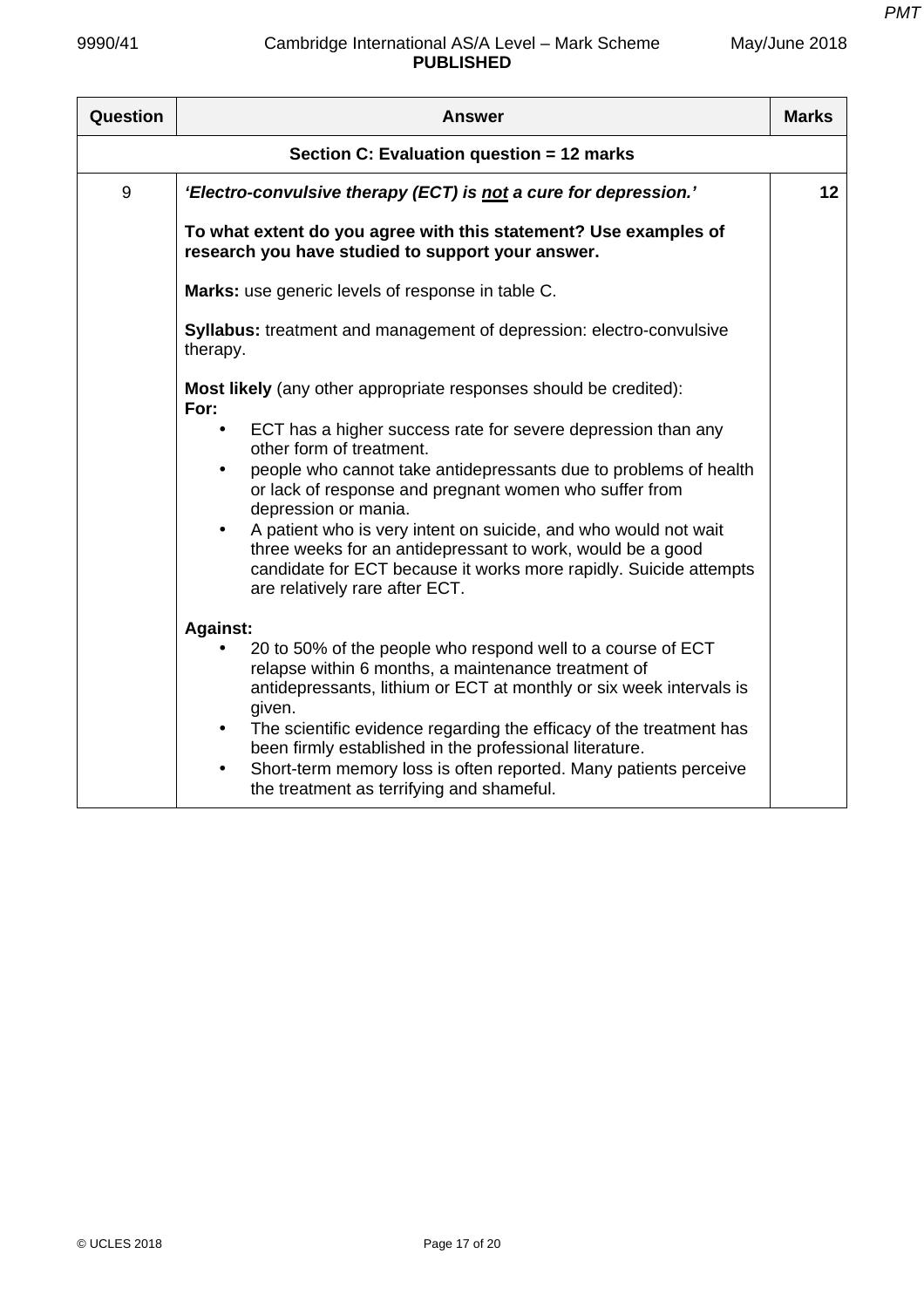| Question        | <b>Answer</b>                                                                                                                                                                                                                                                                                                                                                                          | <b>Marks</b> |
|-----------------|----------------------------------------------------------------------------------------------------------------------------------------------------------------------------------------------------------------------------------------------------------------------------------------------------------------------------------------------------------------------------------------|--------------|
| 10 <sup>1</sup> | 'To gather data about table spacing in restaurants, online<br>questionnaires are more effective than studying participants in actual<br>restaurants.'                                                                                                                                                                                                                                  | 12           |
|                 | To what extent do you agree with this statement? Use examples of<br>research you have studied to support your answer.                                                                                                                                                                                                                                                                  |              |
|                 | Marks: use generic levels of response in table C.                                                                                                                                                                                                                                                                                                                                      |              |
|                 | Syllabus: personal space: space at restaurant tables (Robson et al., 2011)                                                                                                                                                                                                                                                                                                             |              |
|                 | Most likely (any other appropriate responses should be credited):<br>Robson et al. (2011) used a web-based questionnaire.<br>For:<br>sample size can be very large and so the findings would be more<br>representative (Robson et al. had 'more than 1000 participants')<br>there is no restaurant needed (so effective for people who do not<br>$\bullet$                             |              |
|                 | like going to restaurants); no tables to be moved; no participants to<br>be experimented on or observed.<br>Data gathered can be quantitative (closed questions / specific type<br>of rating scale) and so statistically analysed; data could also be<br>qualitative with open-ended questions.                                                                                        |              |
|                 | <b>Against:</b>                                                                                                                                                                                                                                                                                                                                                                        |              |
|                 | sample is self-selecting/volunteers and may not be generalised.<br>There is no guarantee that participants will provide honest answers;<br>$\bullet$<br>may respond to demand characteristics.<br>A questionnaire is 'artificial' in that estimations of distance may be<br>inaccurate. Sitting at actual tables spaced at different distances is<br>real and will produce valid data. |              |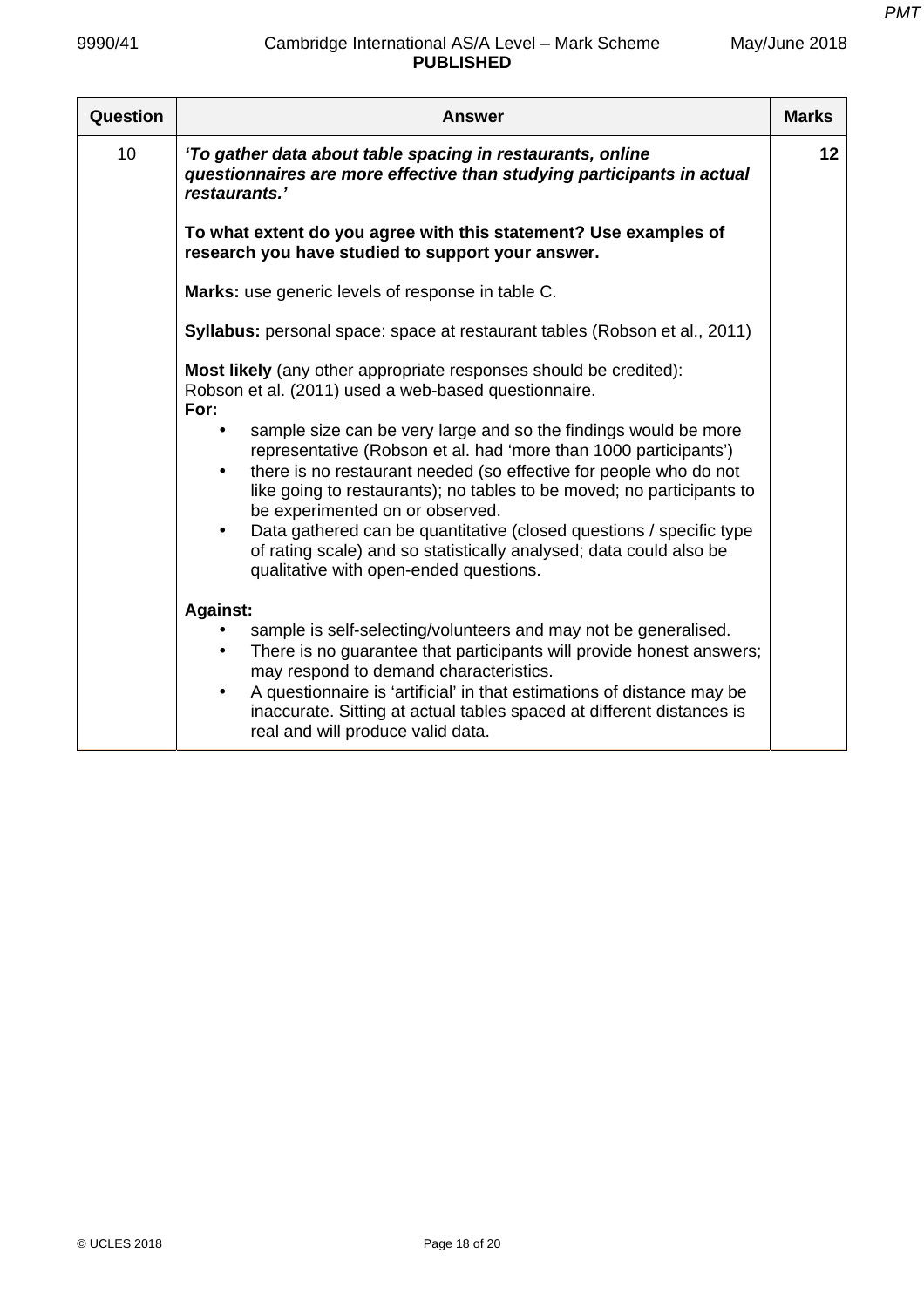| Question | <b>Answer</b>                                                                                                                                                                                                                                                                                                          | <b>Marks</b> |
|----------|------------------------------------------------------------------------------------------------------------------------------------------------------------------------------------------------------------------------------------------------------------------------------------------------------------------------|--------------|
| 11       | 'Some studies of patient-practitioner relationships only collect data<br>about non-verbal communications. This is too reductionist to be of any<br>value.'                                                                                                                                                             | 12           |
|          | To what extent do you agree with this statement? Use examples of<br>research you have studied to support your answer.                                                                                                                                                                                                  |              |
|          | Marks: use generic levels of response in table C.                                                                                                                                                                                                                                                                      |              |
|          | <b>Syllabus:</b> practitioner and patient interpersonal skills: non-verbal<br>communications (McKinstry and Wang, 1991)                                                                                                                                                                                                |              |
|          | <b>Most likely</b> (any other appropriate responses should be credited):<br>For:                                                                                                                                                                                                                                       |              |
|          | Isolating specific variables to be studied is of significant value (such<br>as knowing preferred doctor dress style)<br>A range of different behaviours cannot all be studied at the same<br>time.                                                                                                                     |              |
|          | <b>Against:</b>                                                                                                                                                                                                                                                                                                        |              |
|          | isolating specific variables results in any interaction between<br>variables to be missed.                                                                                                                                                                                                                             |              |
|          | Specific aspects may not generalise.<br>One variable may appear relevant but it becomes much less<br>$\bullet$<br>important when paired with other variables. For example, doctor<br>dress style is important in isolation but may be much less important<br>when related to doctor-centred or patient-centred styles. |              |